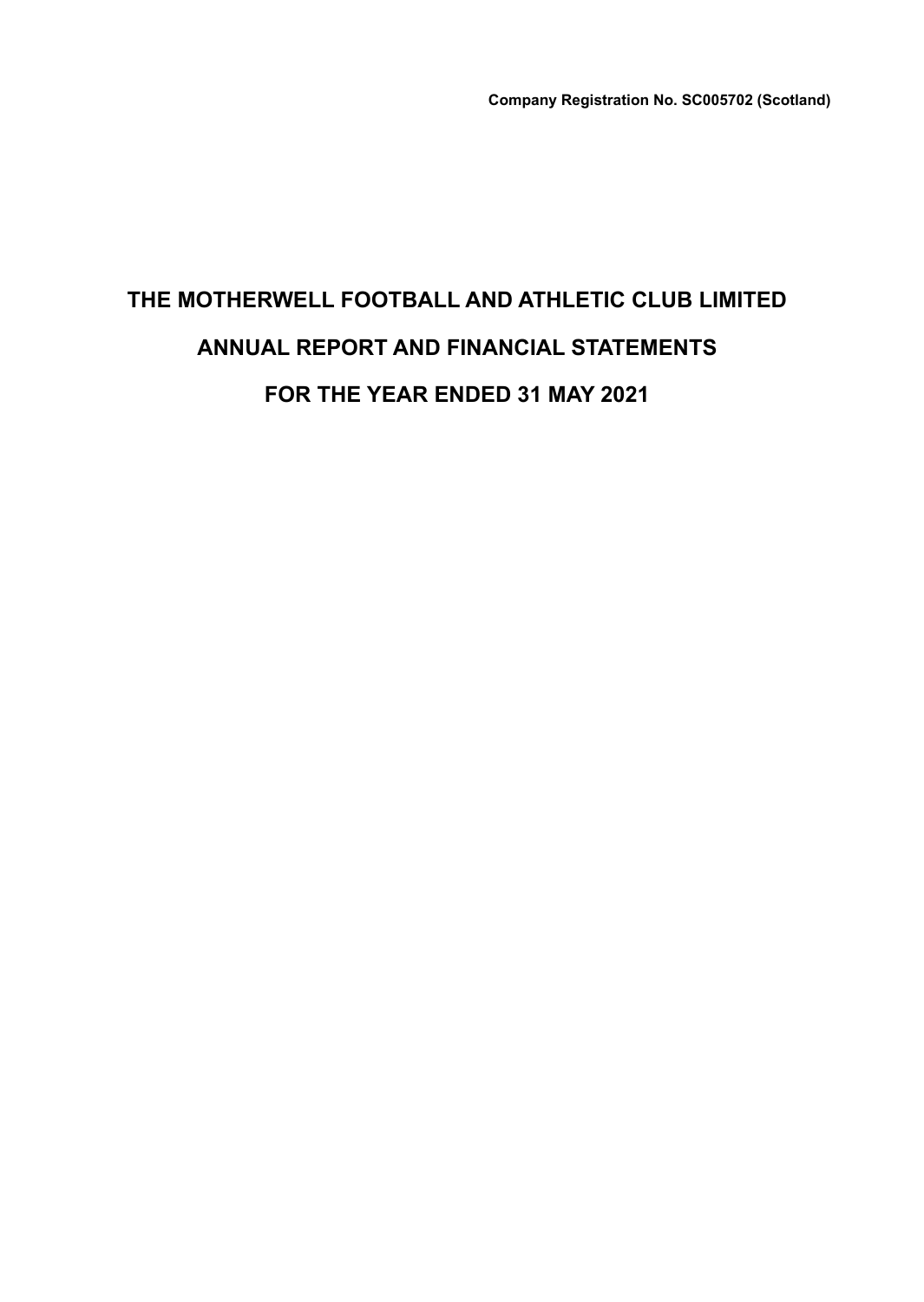### **COMPANY INFORMATION**

| <b>Directors</b>         | Mr A G Burrows<br>Mr D H Dickie<br>Mr T M H Feely<br>Mr J C McMahon<br>Mr A J Wilson                           |
|--------------------------|----------------------------------------------------------------------------------------------------------------|
| <b>Company number</b>    | SC005702                                                                                                       |
| <b>Registered office</b> | Fir Park Stadium<br>Firpark Street<br>Motherwell<br>ML1 2QN                                                    |
| <b>Auditor</b>           | Azets Audit Services<br>Titanium 1<br>Kings Inch Place<br>Renfrew<br>Renfrewshire<br>United Kingdom<br>PA4 8WF |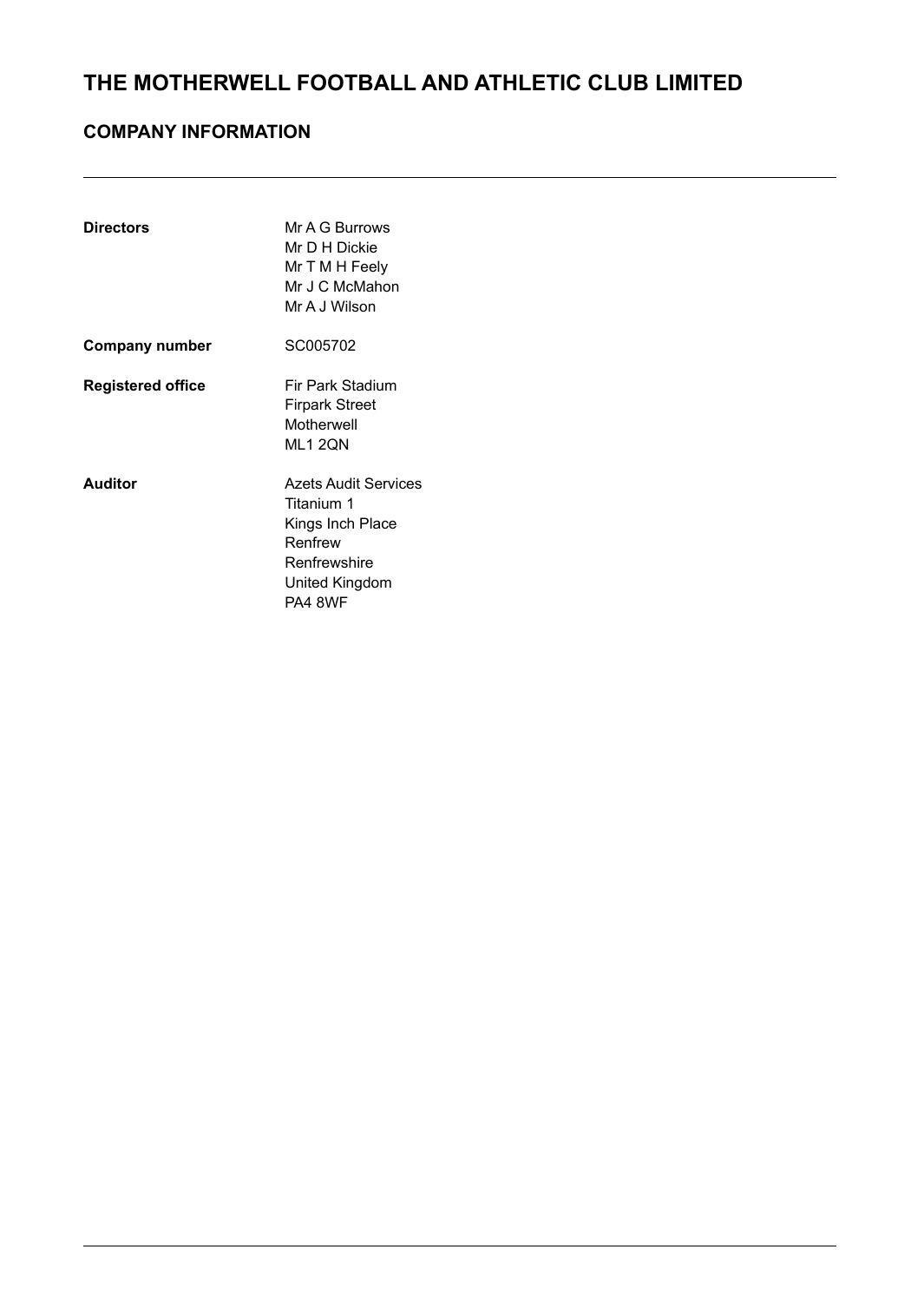### **CONTENTS**

|                                       | Page                    |
|---------------------------------------|-------------------------|
| Strategic report                      | $1 - 3$                 |
| Directors' report                     | $\overline{\mathbf{4}}$ |
| Directors' responsibilities statement | $\sqrt{5}$              |
| Independent auditor's report          | $6 - 9$                 |
| Income statement                      | 10                      |
| Statement of comprehensive income     | 11                      |
| Statement of financial position       | 12                      |
| Statement of changes in equity        | 13                      |
| Statement of cash flows               | 14                      |
| Notes to the financial statements     | $15 - 33$               |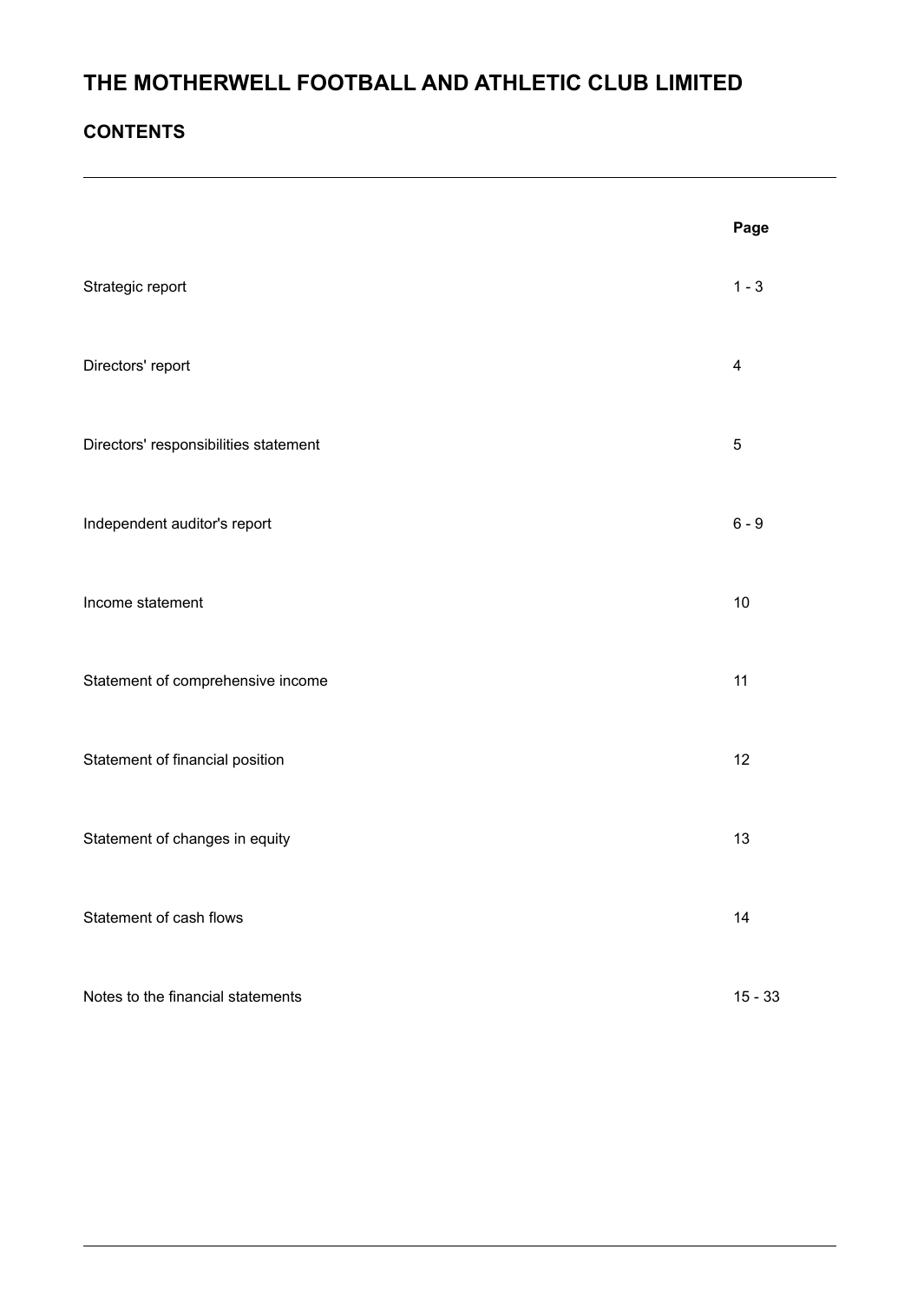# **STRATEGIC REPORT** *FOR THE YEAR ENDED 31 MAY 2021*

The directors present the strategic report for the year ended 31 May 2021.

#### **Business review**

The 2020/21 season was a unique one for both Motherwell Football Club and the whole of Scottish football. The Covid-19 pandemic resulted in a slightly delayed start to the 2020/21 season and led to all of the club's matches being played behind "closed doors". The pandemic also significantly restricted many other normal operations, such as the Youth Academy.

The 2020/21 season finally kicked off in August 2020 and during the early part of the campaign, we competed in the UEFA Europa League after a five-year absence from European competitions. The team progressed to the Third Qualifying Round, defeating Northern Irish sides Glentoran and Coleraine, before being knocked out of the competition by Hapoel Beer Sheva from Israel.

League results between August and December 2020 were disappointing and we were also knocked out in the second round of the Betfred Cup by St Johnstone. On 31 December 2020, the Board reluctantly accepted the resignation of Stephen Robinson as manager. The Board wishes to once again place on record our thanks to Stephen for everything he did for Motherwell FC during his four years as manager. His contribution was significant.

On 7 January 2021, Graham Alexander was appointed as our new manager. League results improved over the remainder of the season. The team moved up the league table, finishing the season in eighth place on 45 points, the same total achieved by the three teams directly above us in the table. We also reached the quarterfinal of the Scottish Cup before being knocked out of the competition in a penalty shoot-out by Hibernian.

The financial results for the 2020/21 season are difficult to compare and contrast to earlier years. But despite the financial challenges created by the pandemic, I am delighted to report that the profit for the financial year is a club record £3,575,615.

The pandemic caused a major reduction in our operating income. For example, revenue in the prior year included £1.35m of gate receipts. With matches being played behind closed doors, no such income was generated in 2020/21. The restrictions also reduced our commercial income by almost £350,000. There were various other smaller reductions in funding from the football bodies, who had front-loaded awards at the start of the pandemic. The reduction in revenue would have been even greater if we had not benefitted from £775,000 of prize money from our UEFA Europa League participation.

The club had put measures in place to reduce the impact of the pandemic on its finances. These were very successful and resulted in £4.1m of Other Operating Income being recorded in the financial year. This includes monies from the HMRC Job Retention (furlough) scheme, a business interruption insurance claim and an SPFL Trust Covid-19 grant.

We also borrowed £2,959,000 from The Scottish Government to further strengthen our position should the pandemic, and the associated restriction to our normal trading conditions, continue for an extended period. The borrowings are to be repaid between September 2022 and August 2042 and are unsecured and interest-free.

Accounting standards require such debt transactions to reflect normal commercial arrangements, i.e., the interest rate an arms-length lender could be expected to charge on an unsecured 20-year loan. Therefore, the financial results recognise the "benefit" of having such a loan interest-free. The total of that computed over the loan's full term is shown as a credit to Other Operating Income in year one of the borrowing. This has been calculated at £1.52m. This amount will subsequently be charged as a finance cost in the club's future financial results spread over the total period of the borrowing.

The biggest factor in the profit for the financial year is the £2.8m generated in player registration gains, made up almost entirely of our initial fee from Celtic for David Turnbull. That transfer deal, a total that will most probably end as being at least double our previous record sale, also contains several add-ons, one of which has already been achieved during the 2021/22 season, and the opportunity to retain future economic rights should the player's career continue to blossom.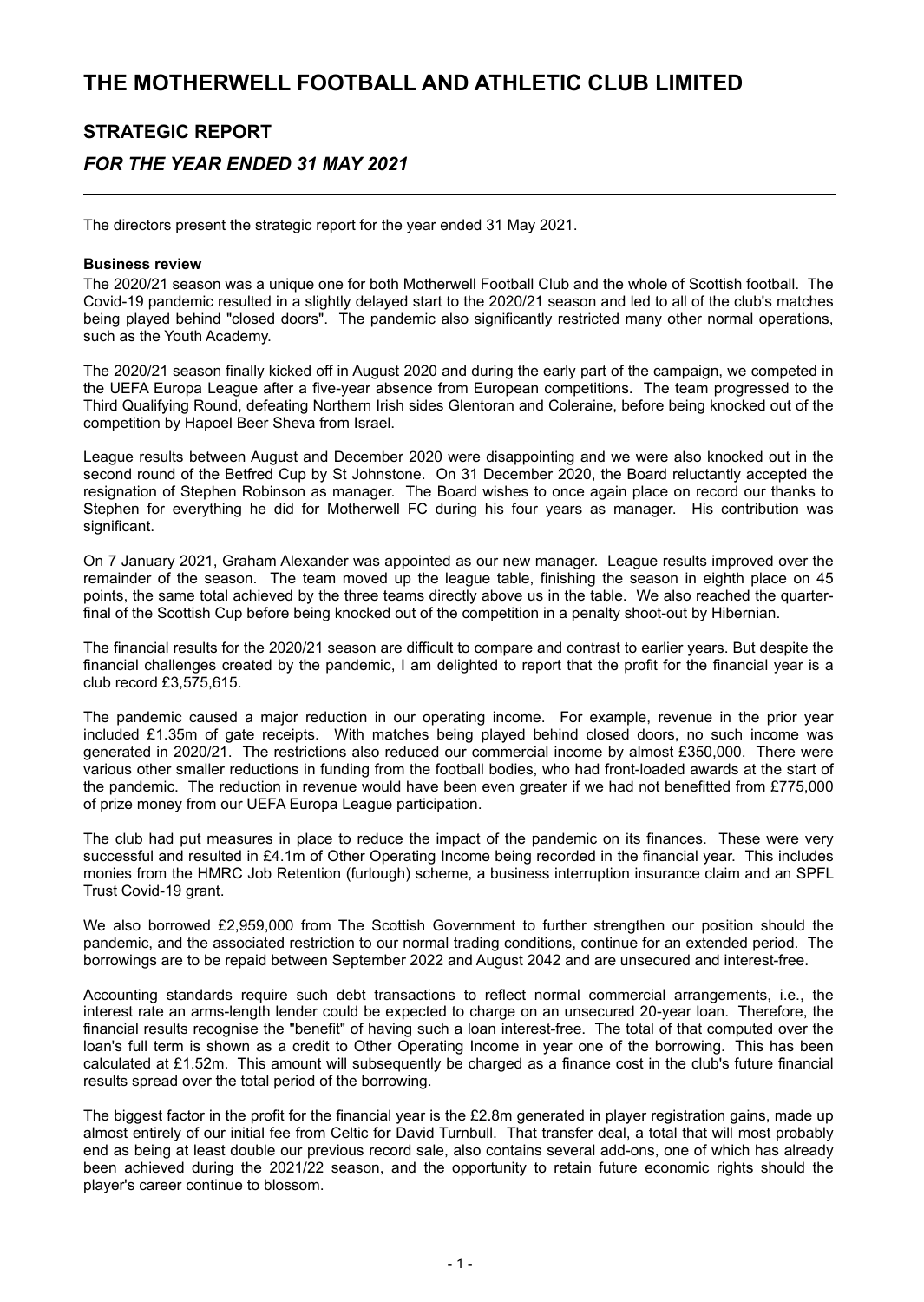# **STRATEGIC REPORT (CONTINUED)**

### *FOR THE YEAR ENDED 31 MAY 2021*

#### **Business review (continued)**

Over the last five financial years, the player registration gains generated by the club are £6.2m. Whilst player registration gains are not incorporated within the club's operating revenue, they form an integral part of the financial results and strategy and influence budget decisions such as setting the staff budget. The two-pronged approach of generating income through player recruitment and development, together with Academy promotion, will continue to form the spine of our model for the future.

In the financial year, there is an overall increase in the Staff Costs and Other Operating Expenses of £650,000. This was due, in part, to a horrendous injury list during the term, which, at its height, saw 18 players unavailable for periods in February of 2021. The abnormally large playing squad, where an additional ten players were recruited between the end of the Summer Transfer Window and the end of the January Window, is not something we wish to repeat.

The increase in costs also reflect:

- A. the bonuses earned for progression in the UEFA Europa League rounds.
- B. £200,000 of Covid-19 testing and other Covid-19 connected costs.
- C. £115,000 of travel and hotel costs connected to matches in the UEFA Europa League.
- D. substantial repair work to the stadium steelwork and stadium surrounds.

There were some significant cost savings from the matches being played behind closed doors, but these were largely offset by increased expenditure in other areas.

There is also a sizeable increase in the depreciation charge for the financial year. This is partly the result of new capital expenditure in the year and a review of the useful economic life of some older assets. The new capital expenditure includes the important refurbishment of the John Hunter Stand, the Davie Cooper Stand, and a new public address system.

At the end of the financial year, and despite all the challenges created by the pandemic, the balance sheet shows we are in a strong financial position with significant net assets and over £4m of bank funds.

This backdrop enabled us to reward and acknowledge the loyalty and support of our fans throughout the pandemic. We were able to renew season tickets to existing season ticket holders free of charge. We froze gate prices for non-season ticket holders at pre-pandemic levels, including juvenile entry at £3. And in conjunction with our fans, we provided free gate entry to those otherwise unable to afford to attend games due to unemployment. As a result, our season ticket numbers sit at nearly 5,600, our highest ever total, and an improvement of 50% on the Covid-19 impacted 2020/21 total.

The club's financial position is healthy in the short to medium term. But we are acutely aware of the potential threats we face. We hope that this is the final spin of the Covid-19 roulette wheel, but it would be imprudent to plan solely on that basis.

We continue to examine new ways of generating additional revenue streams and look at ways to streamline costs and make the club more efficient.

This needs to be done whilst remaining competitive in what is probably the most challenging top league in Scotland for the last two decades. It is not an easy balance to get right, but it is essential that we do.

The club only works properly and with a chance of success when all the component parts - fans, owners, playing and coaching staff, the management team and the Board - work in unison. They have, and I give my thanks to everyone for making that happen during 2020/21.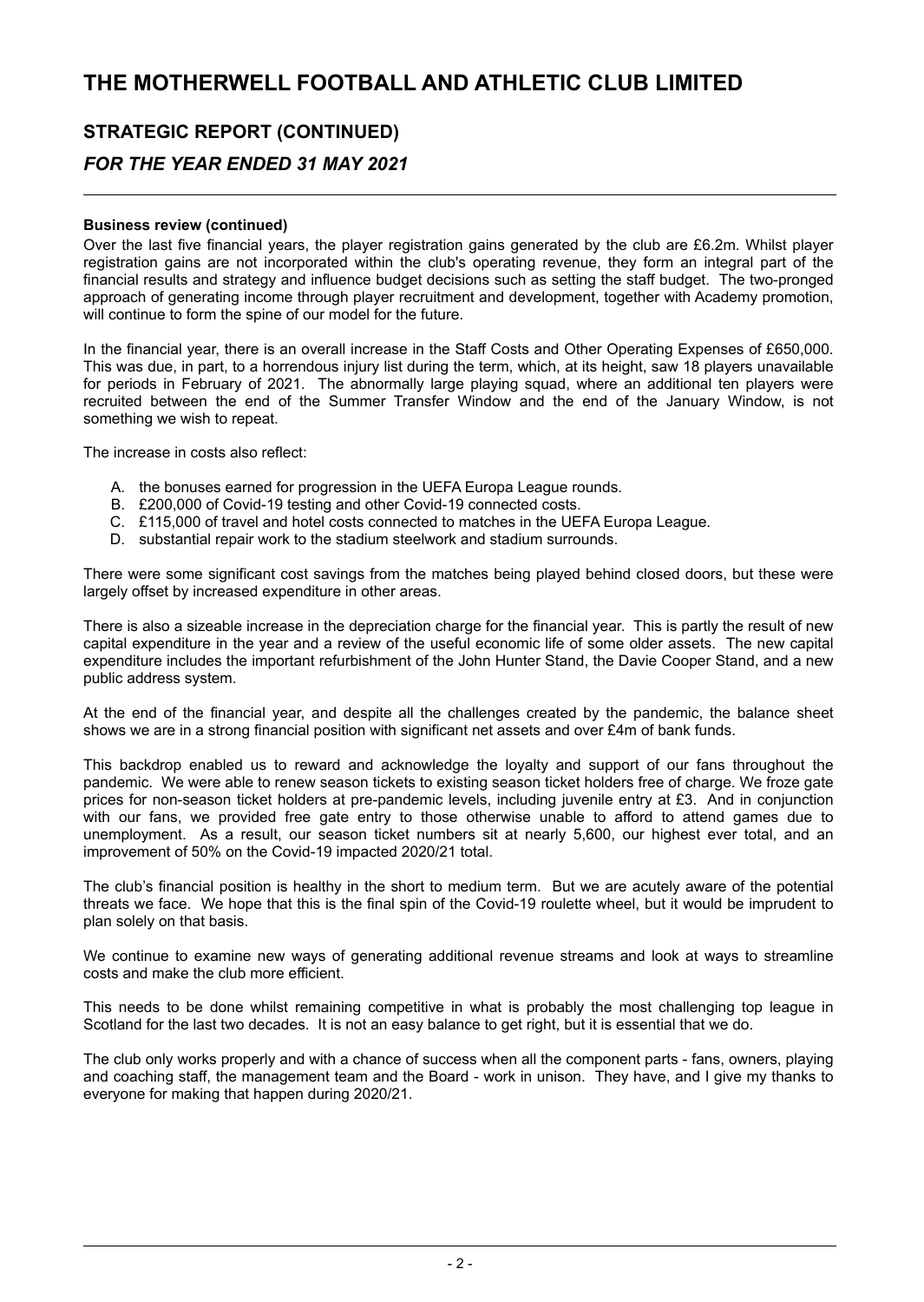### **STRATEGIC REPORT (CONTINUED)**

### *FOR THE YEAR ENDED 31 MAY 2021*

#### **Risks and uncertainties**

Due to the nature of professional football and participating in competitive sport there are many risks and inherent uncertainties to be considered. The directors consider that the principal risks and uncertainties are the following:

- the 1st team's football performance;
- the development of centrally controlled broadcast deals;
- the maintenance of season ticket revenue and match day attendances;
- external economic conditions affecting spending capacity of supporters and sponsors;
- the availability of future funding from The Well Society;
- government imposed restrictions as a result of the Covid-19 pandemic.

Each of the above risks are reviewed and analysed regularly by the directors with the impact of such risks minimised by the management controls that have been put in place. Further information in respect of the Covid-19 pandemic can be seen below.

#### **Covid-19 and future outlook**

Like many businesses, the Club has faced unprecedented challenges as a result of the Covid-19 pandemic.

Throughout the pandemic, the Club has followed Government guidance concerning all aspects of the pandemic to ensure best practice precautions were being applied within all its operations and will continue to do so.

The Club has put measures in place to reduce the impact of the pandemic on its finances and combined with player registration gains has been able to maintain a healthy cash position and to meet its liabilities as they fall due.

The current liquidity and future cash position of the Club, has been reviewed by the Board, including a comprehensive review of the future cash flow projections. Following this review, the Board are confident that the Club's existing resources and continued support from The Well Society will provide sufficient headroom to meet the forecast cash requirements. This takes into consideration the potential impact should key assumptions not materialise as projected including anticipated football performance and further pandemic restrictions.

At the date of signing, the directors consider the company to have sufficient resources to remain a going concern.

#### **Financial instruments**

Our financial risk management objectives are to ensure sufficient working capital and cash flow for the company and to ensure there is sufficient support for its future needs. This is achieved through careful management of our cash resources and by obtaining loans from The Well Society where necessary. No treasury transactions or derivatives are entered into.

On behalf of the board

Mr J C McMahon **Director** 24 January 2022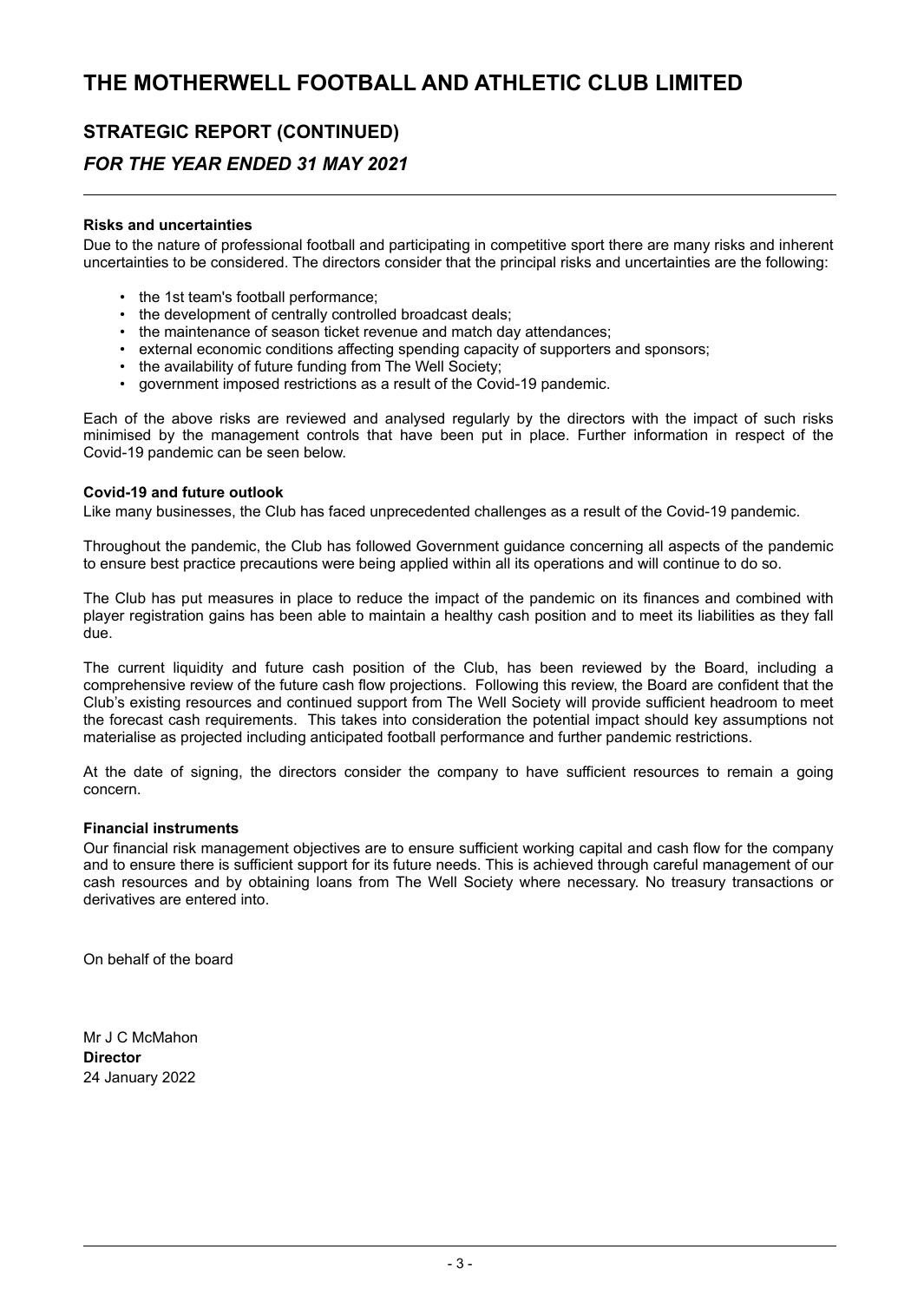### **DIRECTORS' REPORT**

### *FOR THE YEAR ENDED 31 MAY 2021*

The directors present their annual report and financial statements for the year ended 31 May 2021.

#### **Principal activities**

The principal activity of the company in the year under review was that of the promotion and organisation of professional football and allied activities.

#### **Results and dividends**

The results for the year are set out on page 10.

No ordinary dividends were paid. The directors do not recommend payment of a final dividend.

#### **Directors**

The directors who held office during the year and up to the date of signature of the financial statements were as follows:

Mr A G Burrows Mr D H Dickie Mr T M H Feely Mr J C McMahon Mr A J Wilson

#### **Post reporting date events**

Information relating to events since the end of the year is given in the notes to the financial statements.

#### **Auditor**

The auditor, Azets Audit Services, is deemed to be reappointed under section 487(2) of the Companies Act 2006.

#### **Strategic report**

The company has chosen in accordance with Companies Act 2006, s. 414C(11) to set out in the company's strategic report information required by Large and Medium-sized Companies and Groups (Accounts and Reports) Regulations 2008, Sch. 7 to be contained in the directors' report. It has done so in respect of financial instrument risks and objectives.

#### **Statement of disclosure to auditor**

So far as each person who was a director at the date of approving this report is aware, there is no relevant audit information of which the company's auditor is unaware. Additionally, the directors individually have taken all the necessary steps that they ought to have taken as directors in order to make themselves aware of all relevant audit information and to establish that the company's auditor is aware of that information.

On behalf of the board

Mr J C McMahon **Director**

24 January 2022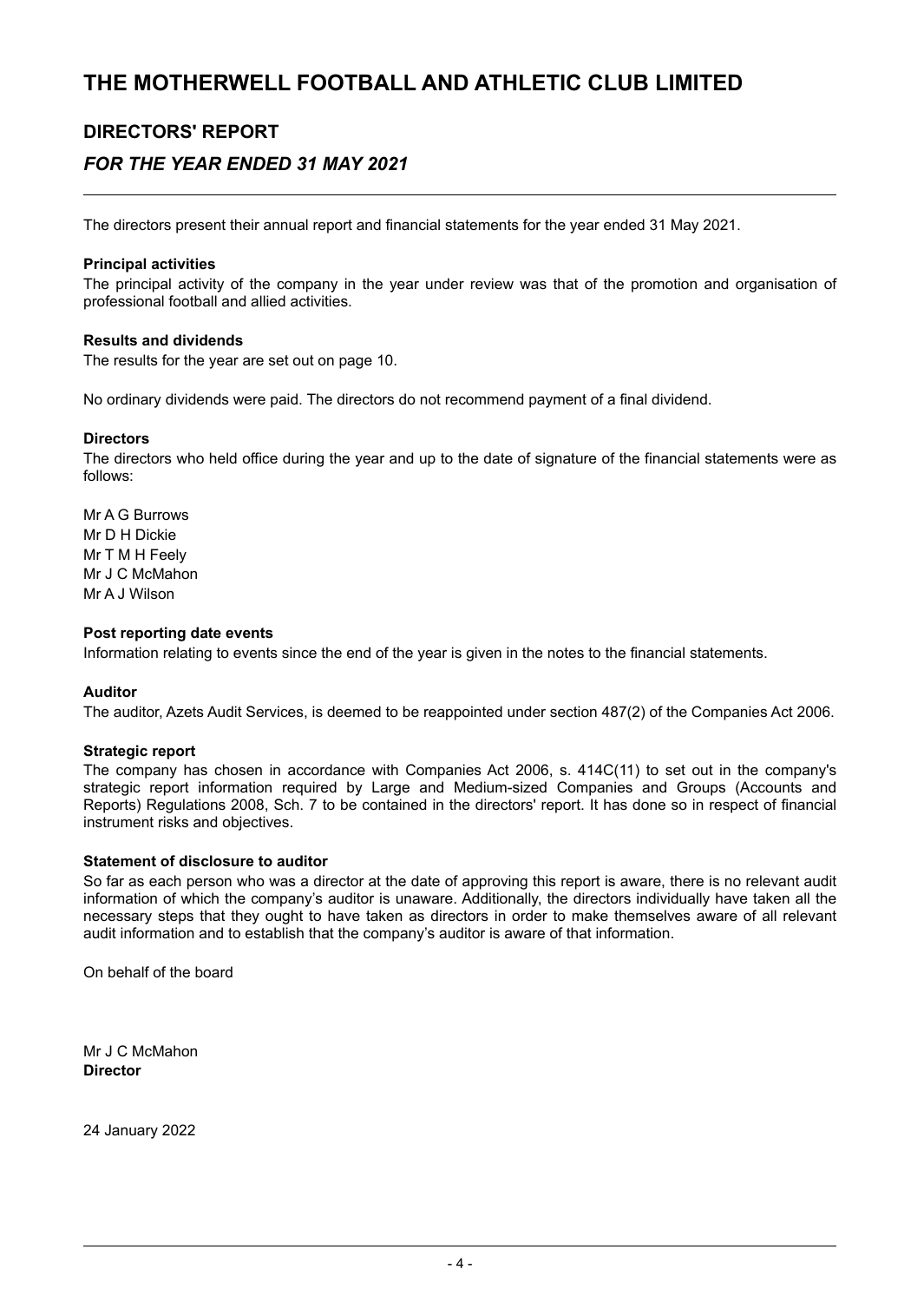### **DIRECTORS' RESPONSIBILITIES STATEMENT**

### *FOR THE YEAR ENDED 31 MAY 2021*

The directors are responsible for preparing the annual report and the financial statements in accordance with applicable law and regulations.

Company law requires the directors to prepare financial statements for each financial year. Under that law the directors have elected to prepare the financial statements in accordance with United Kingdom Generally Accepted Accounting Practice (United Kingdom Accounting Standards and applicable law). Under company law the directors must not approve the financial statements unless they are satisfied that they give a true and fair view of the state of affairs of the company and of the profit or loss of the company for that period. In preparing these financial statements, the directors are required to:

- select suitable accounting policies and then apply them consistently;
- make judgements and accounting estimates that are reasonable and prudent;
- prepare the financial statements on the going concern basis unless it is inappropriate to presume that the company will continue in business.

The directors are responsible for keeping adequate accounting records that are sufficient to show and explain the company's transactions and disclose with reasonable accuracy at any time the financial position of the company and enable them to ensure that the financial statements comply with the Companies Act 2006. They are also responsible for safeguarding the assets of the company and hence for taking reasonable steps for the prevention and detection of fraud and other irregularities.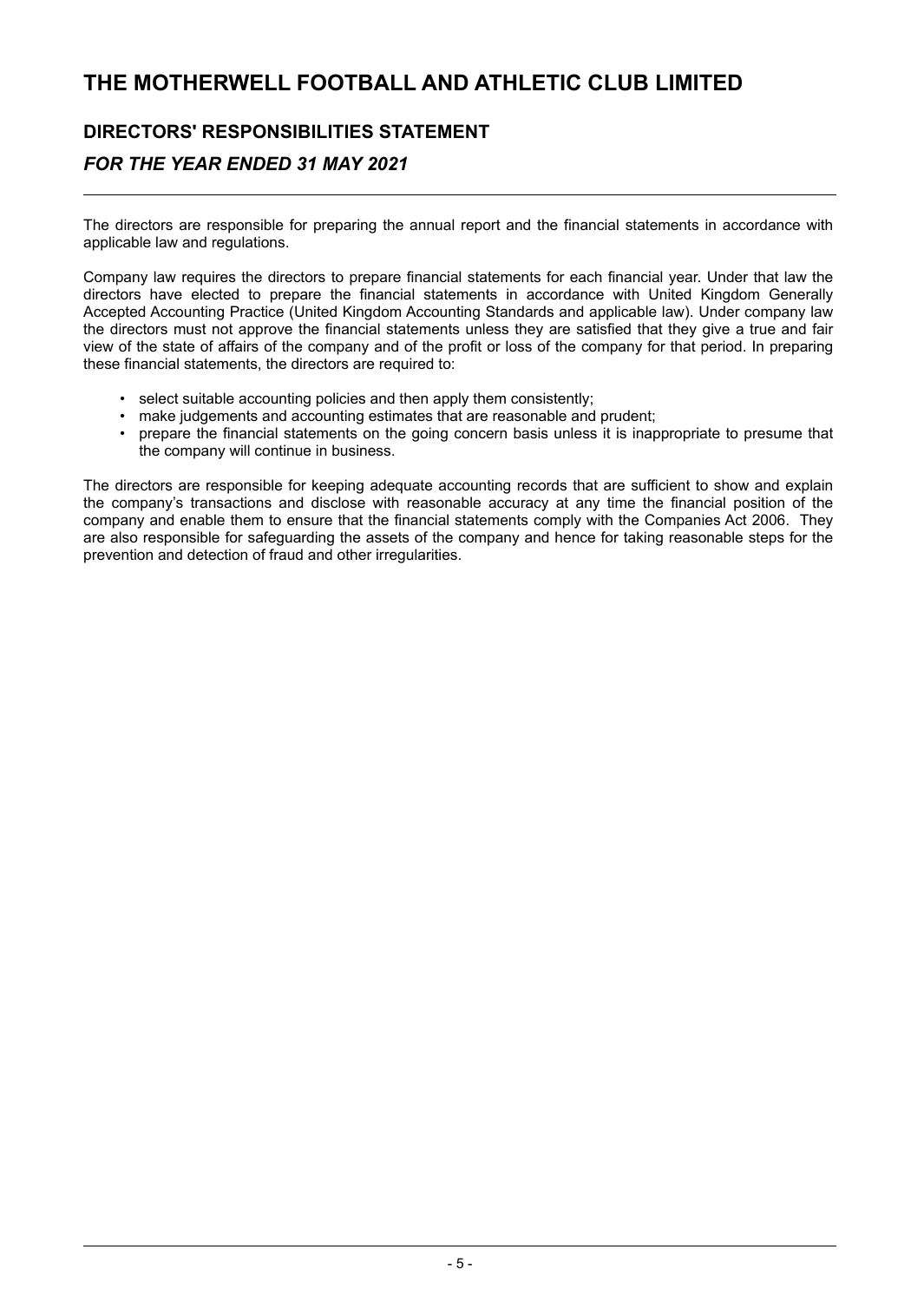### **INDEPENDENT AUDITOR'S REPORT**

### **TO THE MEMBERS OF THE MOTHERWELL FOOTBALL AND ATHLETIC CLUB LIMITED**

#### **Opinion**

We have audited the financial statements of The Motherwell Football and Athletic Club Limited (the 'company') for the year ended 31 May 2021 which comprise the income statement, the statement of comprehensive income. the statement of financial position, the statement of changes in equity, the statement of cash flows and notes to the financial statements, including significant accounting policies. The financial reporting framework that has been applied in their preparation is applicable law and United Kingdom Accounting Standards, including FRS 102 *The Financial Reporting Standard applicable in the UK and Republic of Ireland* (United Kingdom Generally Accepted Accounting Practice).

In our opinion the financial statements:

- give a true and fair view of the state of the company's affairs as at 31 May 2021 and of its profit for the year then ended;
- have been properly prepared in accordance with United Kingdom Generally Accepted Accounting Practice; and
- have been prepared in accordance with the requirements of the Companies Act 2006.

#### **Basis for opinion**

We conducted our audit in accordance with International Standards on Auditing (UK) (ISAs (UK)) and applicable law. Our responsibilities under those standards are further described in the *Auditor's responsibilities for the audit of the financial statements* section of our report. We are independent of the company in accordance with the ethical requirements that are relevant to our audit of the financial statements in the UK, including the FRC's Ethical Standard, and we have fulfilled our other ethical responsibilities in accordance with these requirements. We believe that the audit evidence we have obtained is sufficient and appropriate to provide a basis for our opinion.

#### **Conclusions relating to going concern**

In auditing the financial statements, we have concluded that the directors' use of the going concern basis of accounting in the preparation of the financial statements is appropriate.

Based on the work we have performed, we have not identified any material uncertainties relating to events or conditions that, individually or collectively, may cast significant doubt on the company's ability to continue as a going concern for a period of at least twelve months from when the financial statements are authorised for issue.

Our responsibilities and the responsibilities of the directors with respect to going concern are described in the relevant sections of this report.

#### **Other information**

The other information comprises the information included in the annual report other than the financial statements and our auditor's report thereon. The directors are responsible for the other information contained within the annual report. Our opinion on the financial statements does not cover the other information and, except to the extent otherwise explicitly stated in our report, we do not express any form of assurance conclusion thereon. Our responsibility is to read the other information and, in doing so, consider whether the other information is materially inconsistent with the financial statements or our knowledge obtained in the course of the audit, or otherwise appears to be materially misstated. If we identify such material inconsistencies or apparent material misstatements, we are required to determine whether this gives rise to a material misstatement in the financial statements themselves. If, based on the work we have performed, we conclude that there is a material misstatement of this other information, we are required to report that fact.

We have nothing to report in this regard.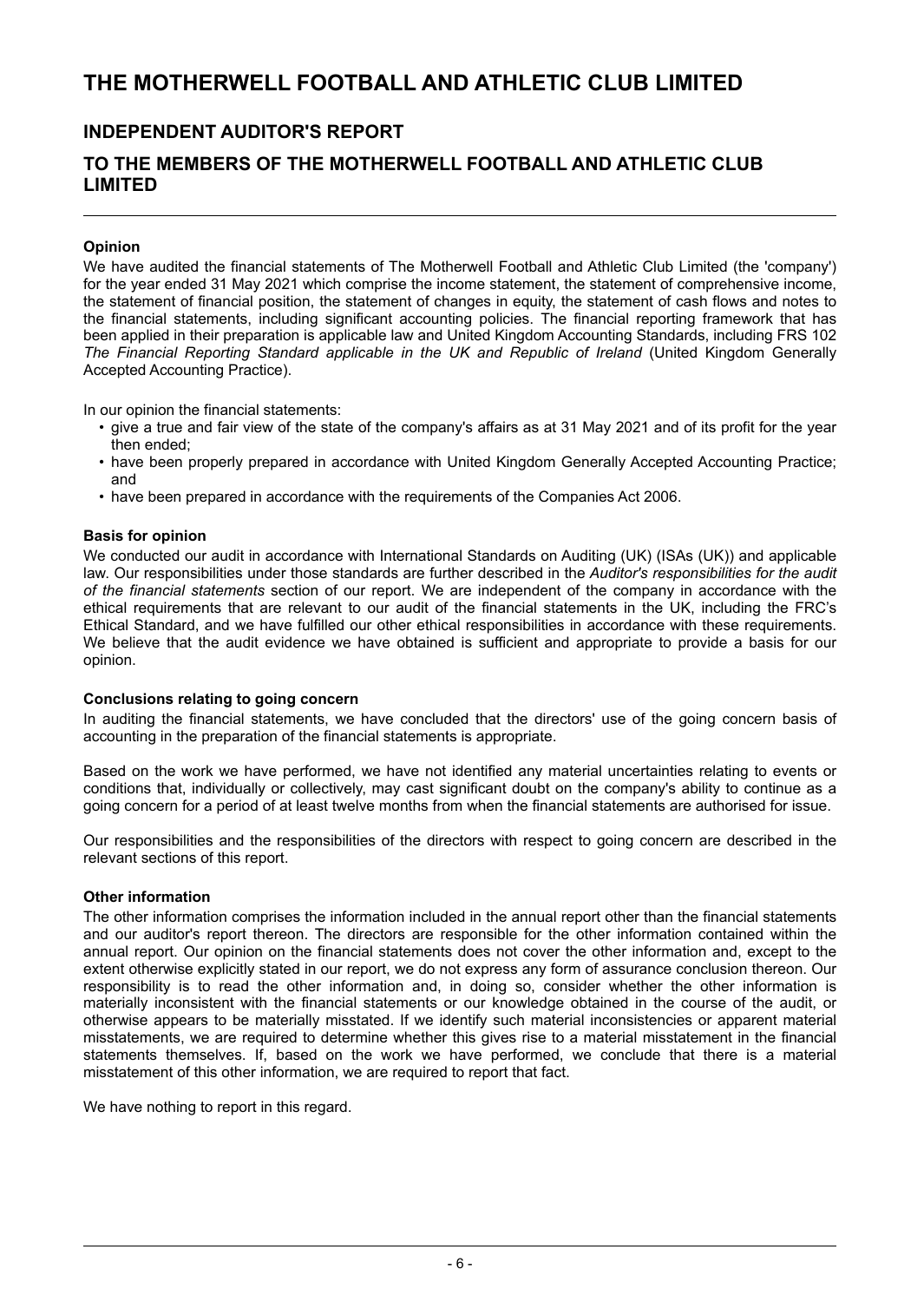### **INDEPENDENT AUDITOR'S REPORT (CONTINUED)**

### **TO THE MEMBERS OF THE MOTHERWELL FOOTBALL AND ATHLETIC CLUB LIMITED**

#### **Opinions on other matters prescribed by the Companies Act 2006**

In our opinion, based on the work undertaken in the course of our audit:

- the information given in the strategic report and the directors' report for the financial year for which the financial statements are prepared is consistent with the financial statements; and
- the strategic report and the directors' report have been prepared in accordance with applicable legal requirements.

#### **Matters on which we are required to report by exception**

In the light of the knowledge and understanding of the company and its environment obtained in the course of the audit, we have not identified material misstatements in the strategic report and the directors' report.

We have nothing to report in respect of the following matters where the Companies Act 2006 requires us to report to you if, in our opinion:

- adequate accounting records have not been kept, or returns adequate for our audit have not been received from branches not visited by us; or
- the financial statements are not in agreement with the accounting records and returns; or
- certain disclosures of directors' remuneration specified by law are not made; or
- we have not received all the information and explanations we require for our audit.

#### **Responsibilities of directors**

As explained more fully in the directors' responsibilities statement, the directors are responsible for the preparation of the financial statements and for being satisfied that they give a true and fair view, and for such internal control as the directors determine is necessary to enable the preparation of financial statements that are free from material misstatement, whether due to fraud or error. In preparing the financial statements, the directors are responsible for assessing the company's ability to continue as a going concern, disclosing, as applicable, matters related to going concern and using the going concern basis of accounting unless the directors either intend to liquidate the company or to cease operations, or have no realistic alternative but to do so.

#### **Auditor's responsibilities for the audit of the financial statements**

Our objectives are to obtain reasonable assurance about whether the financial statements as a whole are free from material misstatement, whether due to fraud or error, and to issue an auditor's report that includes our opinion. Reasonable assurance is a high level of assurance but is not a guarantee that an audit conducted in accordance with ISAs (UK) will always detect a material misstatement when it exists. Misstatements can arise from fraud or error and are considered material if, individually or in the aggregate, they could reasonably be expected to influence the economic decisions of users taken on the basis of these financial statements.

A further description of our responsibilities is available on the Financial Reporting Council's website at: https:// www.frc.org.uk/auditorsresponsibilities. This description forms part of our auditor's report.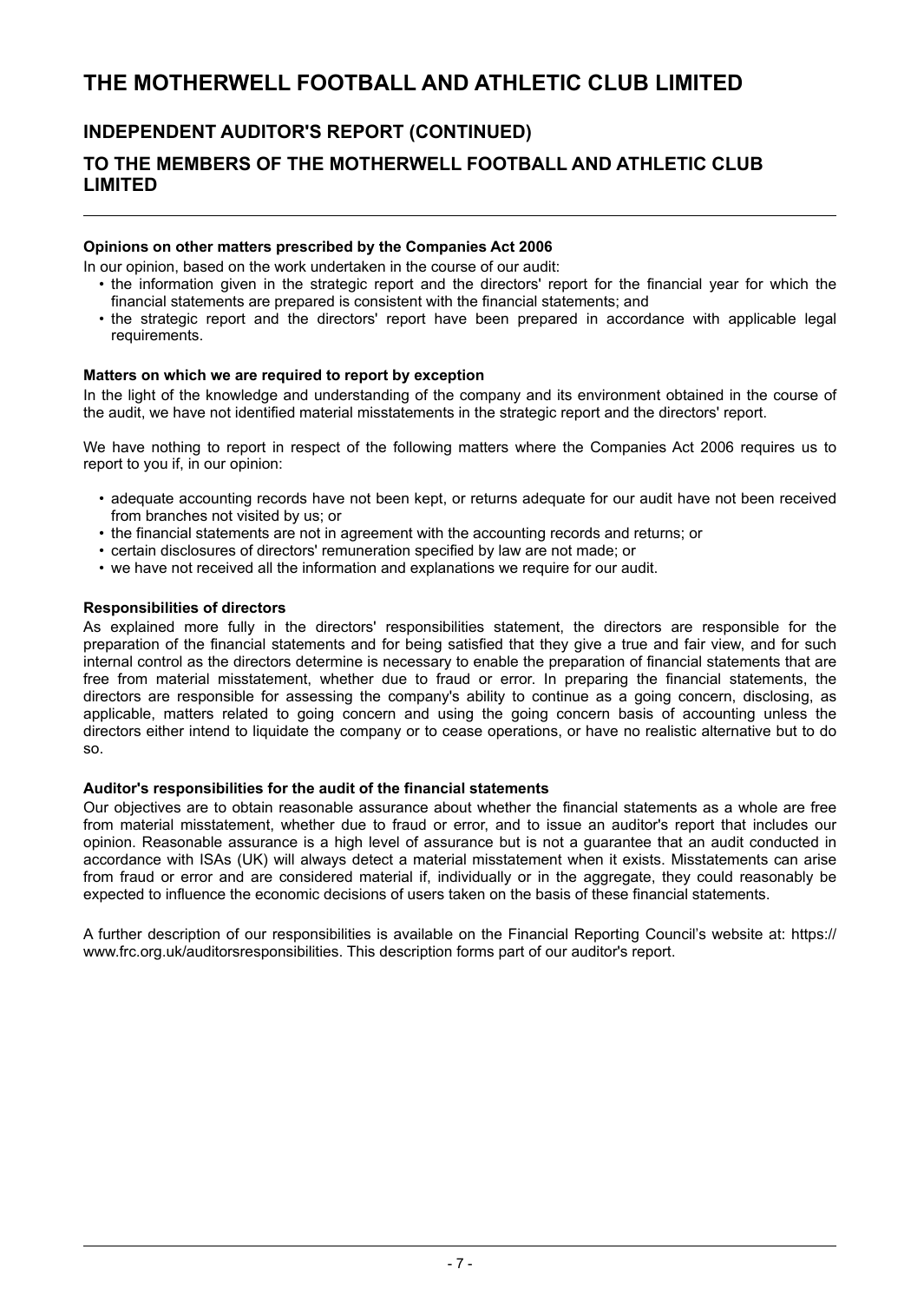### **INDEPENDENT AUDITOR'S REPORT (CONTINUED) TO THE MEMBERS OF THE MOTHERWELL FOOTBALL AND ATHLETIC CLUB LIMITED**

#### **Extent to which the audit was considered capable of detecting irregularities, including fraud**

Irregularities, including fraud, are instances of non-compliance with laws and regulations. We design procedures in line with our responsibilities, outlined above and on the Financial Reporting Council's website, to detect material misstatements in respect of irregularities, including fraud.

We obtain and update our understanding of the entity, its activities, its control environment, and likely future developments, including in relation to the legal and regulatory framework applicable and how the entity is complying with that framework. Based on this understanding, we identify and assess the risks of material misstatement of the financial statements, whether due to fraud or error, design and perform audit procedures responsive to those risks, and obtain audit evidence that is sufficient and appropriate to provide a basis for our opinion. This includes consideration of the risk of acts by the entity that were contrary to applicable laws and regulations, including fraud.

In response to the risk of irregularities and non-compliance with laws and regulations, including fraud, we designed procedures which included:

- Enquiry of management and those charged with governance around actual and potential litigation and claims as well as actual, suspected and alleged fraud;
- Reviewing minutes of meetings of those charged with governance;
- Assessing the extent of compliance with the laws and regulations considered to have a direct material effect on the financial statements or the operations of the company through enquiry and inspection;
- Reviewing financial statement disclosures and testing to supporting documentation to assess compliance with applicable laws and regulations;
- Performing audit work over the risk of management bias and override of controls, including testing of journal entries and other adjustments for appropriateness, evaluating the business rationale of significant transactions outside the normal course of business and reviewing accounting estimates for indicators of potential bias.

Because of the inherent limitations of an audit, there is a risk that we will not detect all irregularities, including those leading to a material misstatement in the financial statements or non-compliance with regulation. This risk increases the more that compliance with a law or regulation is removed from the events and transactions reflected in the financial statements, as we will be less likely to become aware of instances of noncompliance. The risk of not detecting a material misstatement resulting from fraud is higher than for one resulting from error, as fraud may involve collusion, forgery, intentional omissions, misrepresentations, or the override of internal control.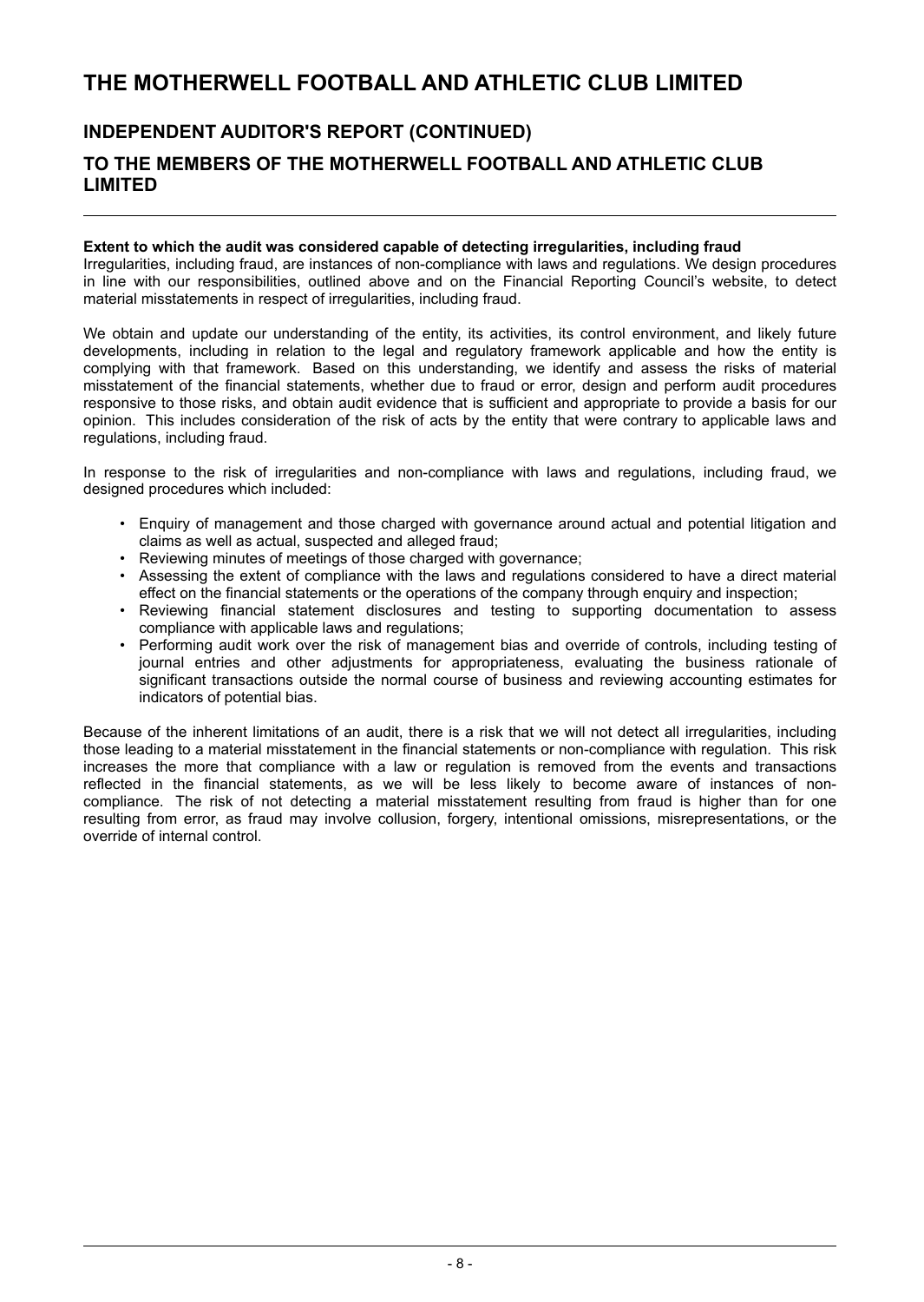### **INDEPENDENT AUDITOR'S REPORT (CONTINUED)**

### **TO THE MEMBERS OF THE MOTHERWELL FOOTBALL AND ATHLETIC CLUB LIMITED**

#### **Use of our report**

This report is made solely to the company's members, as a body, in accordance with Chapter 3 of Part 16 of the Companies Act 2006. Our audit work has been undertaken so that we might state to the company's members those matters we are required to state to them in an auditor's report and for no other purpose. To the fullest extent permitted by law, we do not accept or assume responsibility to anyone other than the company and the company's members, as a body, for our audit work, for this report, or for the opinions we have formed.

**Alan Brown (Senior Statutory Auditor) For and on behalf of Azets Audit Services** 24 January 2022

**Chartered Accountants Statutory Auditor Contract Contract Contract Contract Contract Contract Contract Contract Contract Contract Contract Contract Contract Contract Contract Contract Contract Contract Contract Contract Contract Contract Con** 

Kings Inch Place Renfrew **Renfrewshire** United Kingdom PA4 8WF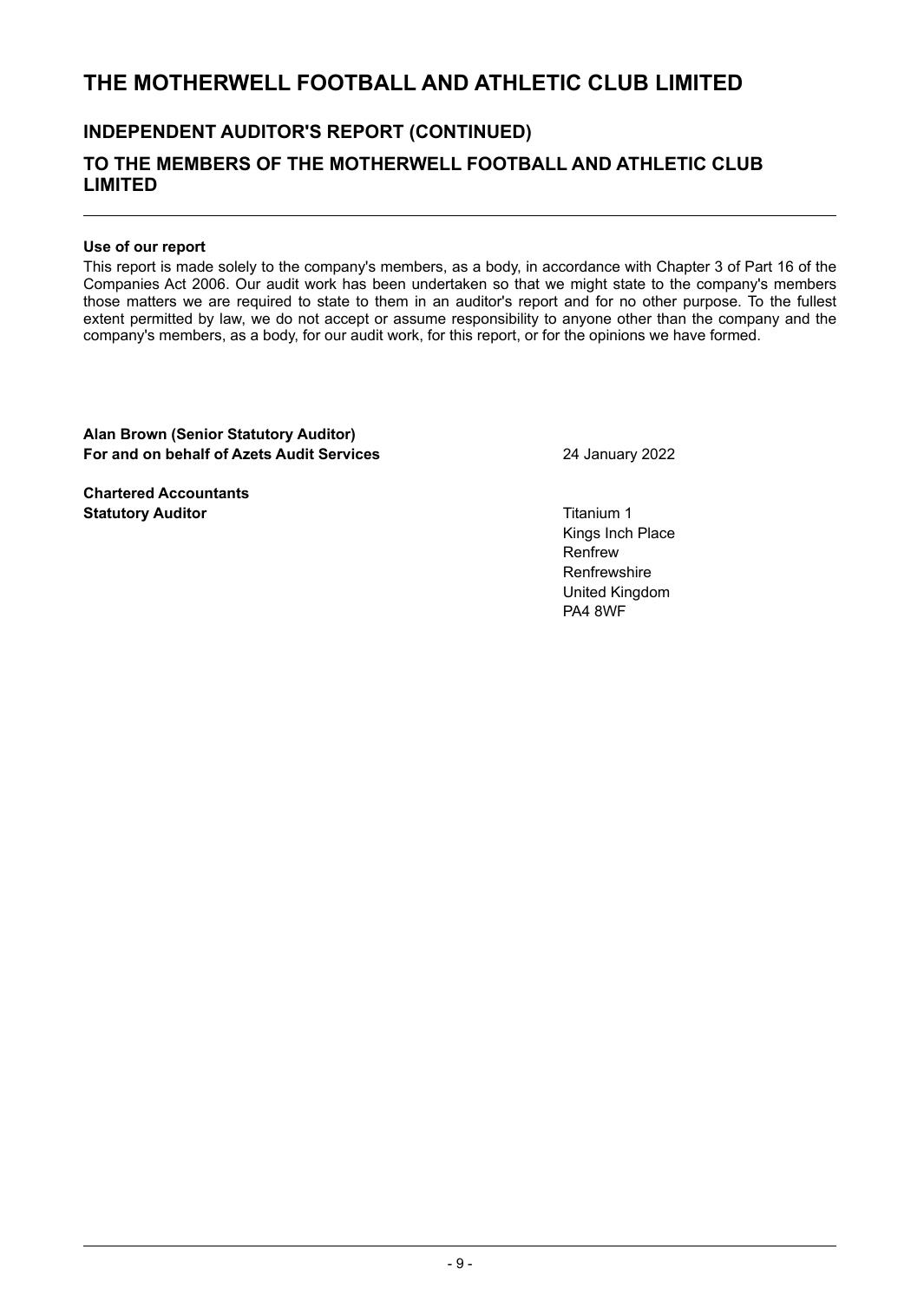### **INCOME STATEMENT**

### *FOR THE YEAR ENDED 31 MAY 2021*

| <b>Notes</b> | 2021<br>£                 | 2020<br>£                 |
|--------------|---------------------------|---------------------------|
| 3            | 3,566,912                 | 4,948,740                 |
| 3            | 4,125,691                 | 445,112                   |
| 3            | 2,805,750                 | 1,045,108                 |
| 6            | (4,697,888)               | (4, 155, 660)             |
| 4            | (386, 627)<br>(1,838,665) | (177, 884)<br>(1,733,591) |
| 4            | 3,575,173                 | 371,825                   |
| 8            | 1,144                     | 367                       |
| 9            | (22,966)                  | (51, 955)                 |
| 10           |                           | 18,994                    |
|              | 3,553,351                 | 339,231                   |
| 11           | 22,264                    | 7,359                     |
|              | 3,575,615                 | 346,590                   |
|              |                           |                           |

The income statement has been prepared on the basis that all operations are continuing operations.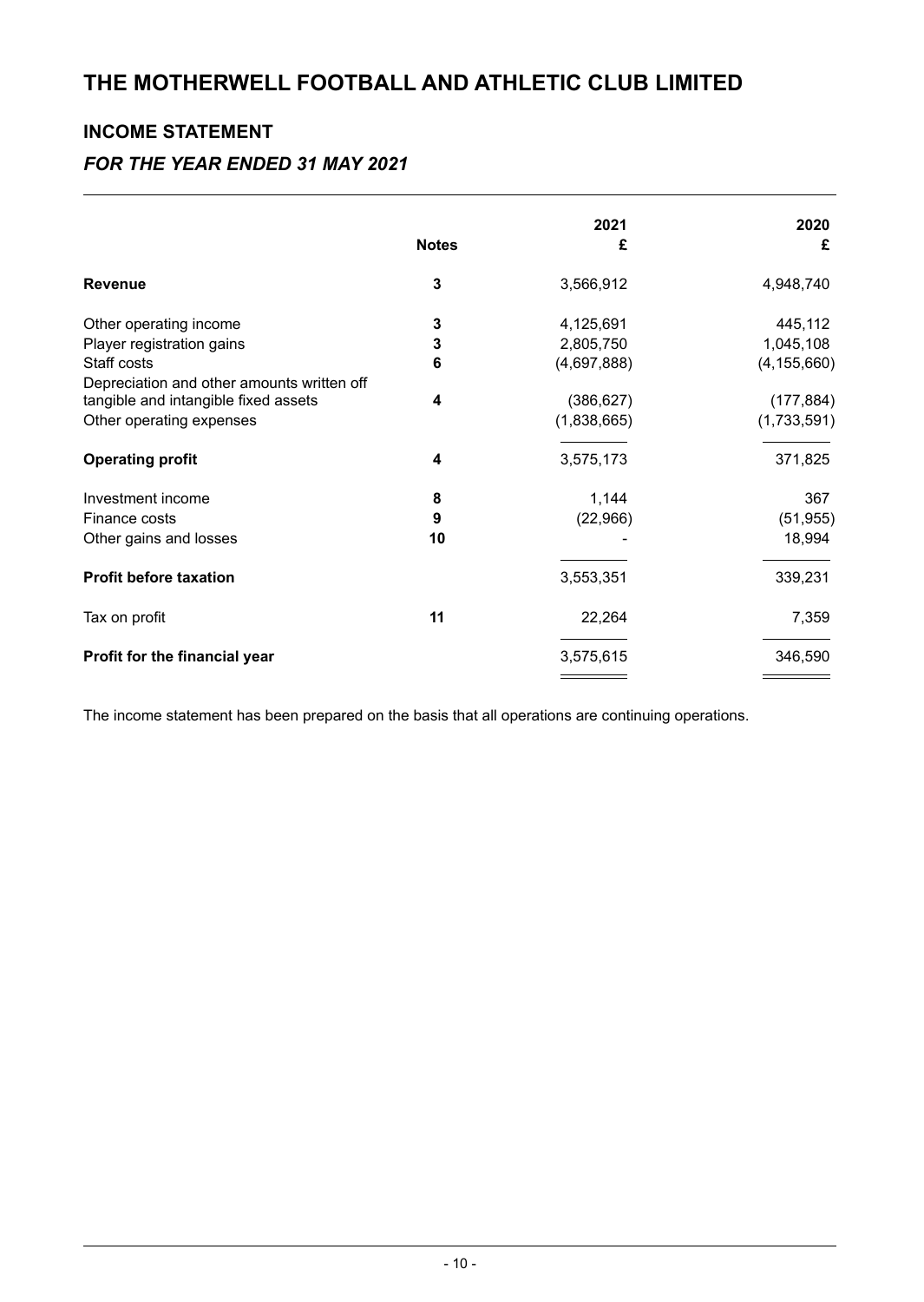## **STATEMENT OF COMPREHENSIVE INCOME**

### *FOR THE YEAR ENDED 31 MAY 2021*

|                                                                          | 2021<br>£  | 2020<br>£ |
|--------------------------------------------------------------------------|------------|-----------|
| Profit for the year                                                      | 3,575,615  | 346,590   |
| Other comprehensive income<br>Tax relating to other comprehensive income | (243, 575) | (81, 192) |
| Total comprehensive income for the year                                  | 3,332,040  | 265,398   |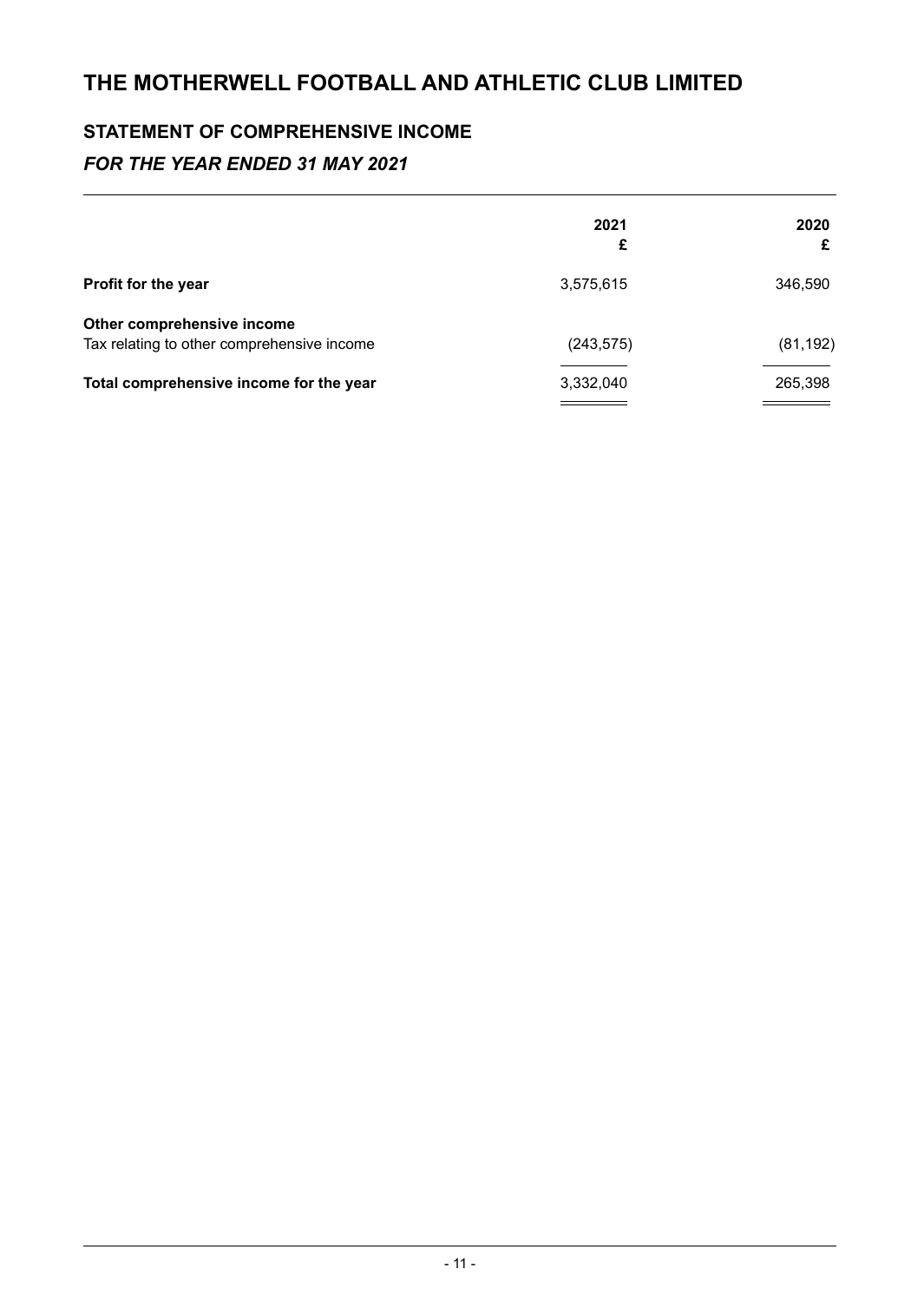### **STATEMENT OF FINANCIAL POSITION**

### *AS AT 31 MAY 2021*

|                                              |              |             | 2021        | 2020          |            |
|----------------------------------------------|--------------|-------------|-------------|---------------|------------|
|                                              | <b>Notes</b> | £           | £           | £             | £          |
| <b>Non-current assets</b>                    |              |             |             |               |            |
| Intangible assets                            | 12           |             | 89,292      |               | 71,196     |
| Property, plant and equipment                | 13           |             | 5,327,422   |               | 5,368,156  |
|                                              |              |             | 5,416,714   |               | 5,439,352  |
| <b>Current assets</b>                        |              |             |             |               |            |
| Inventories                                  | 15           | 14,328      |             | 8,000         |            |
| Trade and other receivables                  | 16           | 3,182,341   |             | 1,098,010     |            |
| Cash and cash equivalents                    |              | 4,117,620   |             | 1,207,609     |            |
|                                              |              | 7,314,289   |             | 2,313,619     |            |
| <b>Current liabilities</b>                   | 17           | (1,833,670) |             | (2, 153, 867) |            |
| <b>Net current assets</b>                    |              |             | 5,480,619   |               | 159,752    |
| <b>Total assets less current liabilities</b> |              |             | 10,897,333  |               | 5,599,104  |
| <b>Non-current liabilities</b>               | 18           |             | (1,458,799) |               | (50,000)   |
| <b>Provisions for liabilities</b>            |              |             |             |               |            |
| Deferred tax liability                       | 21           | 922,128     |             | 700,817       |            |
|                                              |              |             | (922, 128)  |               | (700, 817) |
| <b>Deferred income</b>                       | 22           |             | (774, 878)  |               | (438, 799) |
| <b>Net assets</b>                            |              |             | 7,741,528   |               | 4,409,488  |
|                                              |              |             |             |               |            |
| <b>Equity</b>                                |              |             |             |               |            |
| Called up share capital                      | 24           |             | 300,831     |               | 300,831    |
| Share premium account                        | 25           |             | 374,398     |               | 374,398    |
| Revaluation reserve                          | 26           |             | 2,702,670   |               | 3,013,205  |
| Retained earnings                            | 27           |             | 4,363,629   |               | 721,054    |
| <b>Total equity</b>                          |              |             | 7,741,528   |               | 4,409,488  |

The financial statements were approved by the board of directors and authorised for issue on 24 January 2022 and are signed on its behalf by:

Mr J C McMahon **Director**

**Company Registration No. SC005702**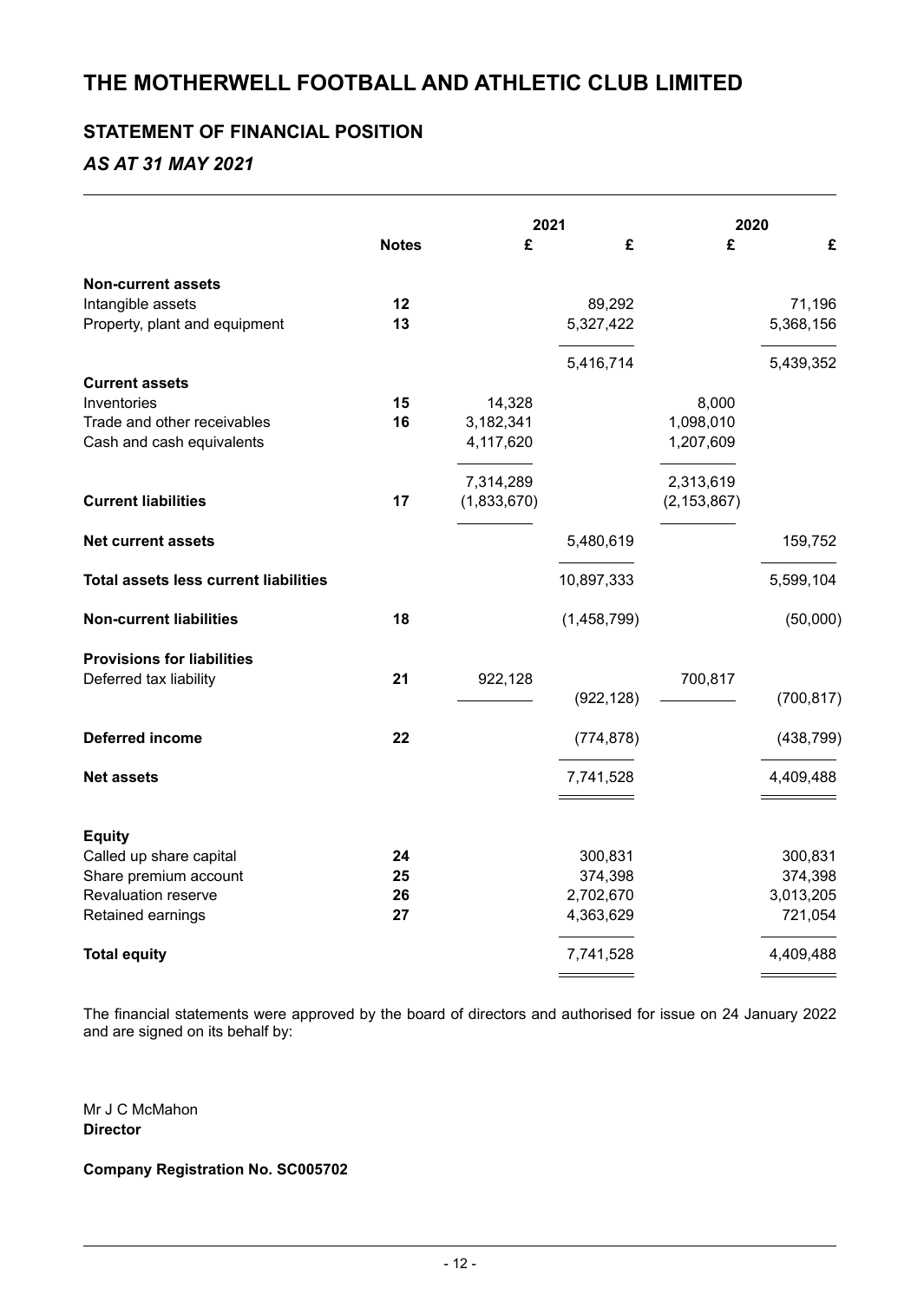# **STATEMENT OF CHANGES IN EQUITY**

### *FOR THE YEAR ENDED 31 MAY 2021*

| <b>Share</b><br><b>Share Revaluation</b><br>Other<br>capital<br>premium<br>reserve<br>reserves |                          |            |                         |                |                                   |  |  | <b>Retained</b><br>earnings | <b>Total</b> |
|------------------------------------------------------------------------------------------------|--------------------------|------------|-------------------------|----------------|-----------------------------------|--|--|-----------------------------|--------------|
| £                                                                                              | £                        | £          | £                       | £              | £                                 |  |  |                             |              |
| 300,831                                                                                        | 374,398                  | 3,163,161  | 51,953                  | 253,747        | 4,144,090                         |  |  |                             |              |
|                                                                                                |                          |            |                         |                |                                   |  |  |                             |              |
|                                                                                                |                          |            |                         | 346,590        | 346,590                           |  |  |                             |              |
|                                                                                                |                          |            |                         |                |                                   |  |  |                             |              |
|                                                                                                |                          | (81, 192)  |                         | $\blacksquare$ | (81, 192)                         |  |  |                             |              |
|                                                                                                |                          |            |                         |                | 265,398                           |  |  |                             |              |
|                                                                                                |                          | (68, 764)  |                         | 68,764         |                                   |  |  |                             |              |
|                                                                                                |                          |            | (51, 953)               | 51,953         |                                   |  |  |                             |              |
| 300,831                                                                                        | 374,398                  | 3,013,205  |                         | 721,054        | 4,409,488                         |  |  |                             |              |
|                                                                                                |                          |            |                         |                |                                   |  |  |                             |              |
|                                                                                                |                          |            |                         |                | 3,575,615                         |  |  |                             |              |
|                                                                                                |                          |            |                         |                |                                   |  |  |                             |              |
|                                                                                                | $\overline{\phantom{0}}$ | (243, 575) |                         | $\sim$         | (243, 575)                        |  |  |                             |              |
|                                                                                                | $\blacksquare$           |            |                         |                | 3,332,040                         |  |  |                             |              |
|                                                                                                |                          | (66, 960)  |                         | 66,960         |                                   |  |  |                             |              |
| 300,831                                                                                        | 374,398                  | 2,702,670  |                         | 4,363,629      | 7,741,528                         |  |  |                             |              |
|                                                                                                |                          | account    | (81, 192)<br>(243, 575) |                | 346,590<br>3,575,615<br>3,575,615 |  |  |                             |              |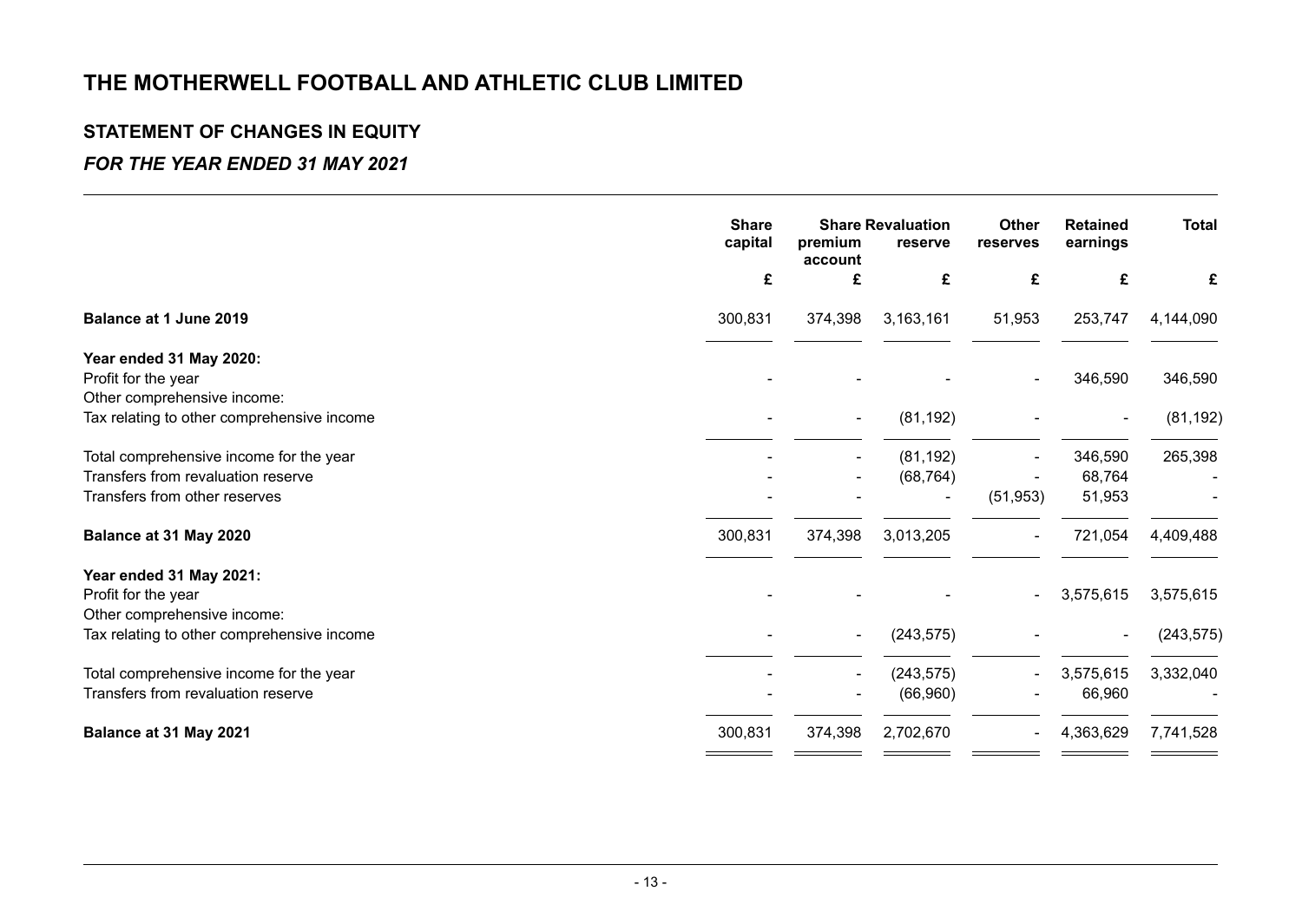# **STATEMENT OF CASH FLOWS**

### *FOR THE YEAR ENDED 31 MAY 2021*

| <b>Notes</b>                                           | £          | 2021<br>£   | 2020<br>£  | £          |
|--------------------------------------------------------|------------|-------------|------------|------------|
| <b>Cash flows from operating activities</b>            |            |             |            |            |
| Cash (absorbed by)/generated from<br>33<br>operations  |            | (2,438,450) |            | 133,009    |
| Interest paid                                          |            | (6, 262)    |            |            |
| Net cash (outflow)/inflow from operating<br>activities |            | (2,444,712) |            | 133,009    |
| <b>Investing activities</b>                            |            |             |            |            |
| Purchase of intangible assets                          | (138, 646) |             | (77, 357)  |            |
| Proceeds on disposal of intangibles                    | 2,805,750  |             | 1,065,554  |            |
| Purchase of property, plant and equipment              | (224, 545) |             | (12, 984)  |            |
| Proceeds on disposal of property, plant and            |            |             |            |            |
| equipment                                              | 2,959      |             |            |            |
| Interest received                                      | 1,144      |             | 367        |            |
| Net cash generated from investing activities           |            | 2,446,662   |            | 975,580    |
| <b>Financing activities</b>                            |            |             |            |            |
| Proceeds from borrowings                               | 2,959,000  |             | 220,000    |            |
| Repayment of borrowings                                |            |             | (647, 831) |            |
| Proceeds of new bank loans                             |            |             | 50,000     |            |
| Repayment of bank loans                                | (50,000)   |             |            |            |
| Payment of finance leases obligations                  | (939)      |             |            |            |
| Net cash generated from/(used in)                      |            |             |            |            |
| financing activities                                   |            | 2,908,061   |            | (377, 831) |
| Net increase in cash and cash equivalents              |            | 2,910,011   |            | 730,758    |
| Cash and cash equivalents at beginning of year         |            | 1,207,609   |            | 476,851    |
| Cash and cash equivalents at end of year               |            | 4,117,620   |            | 1,207,609  |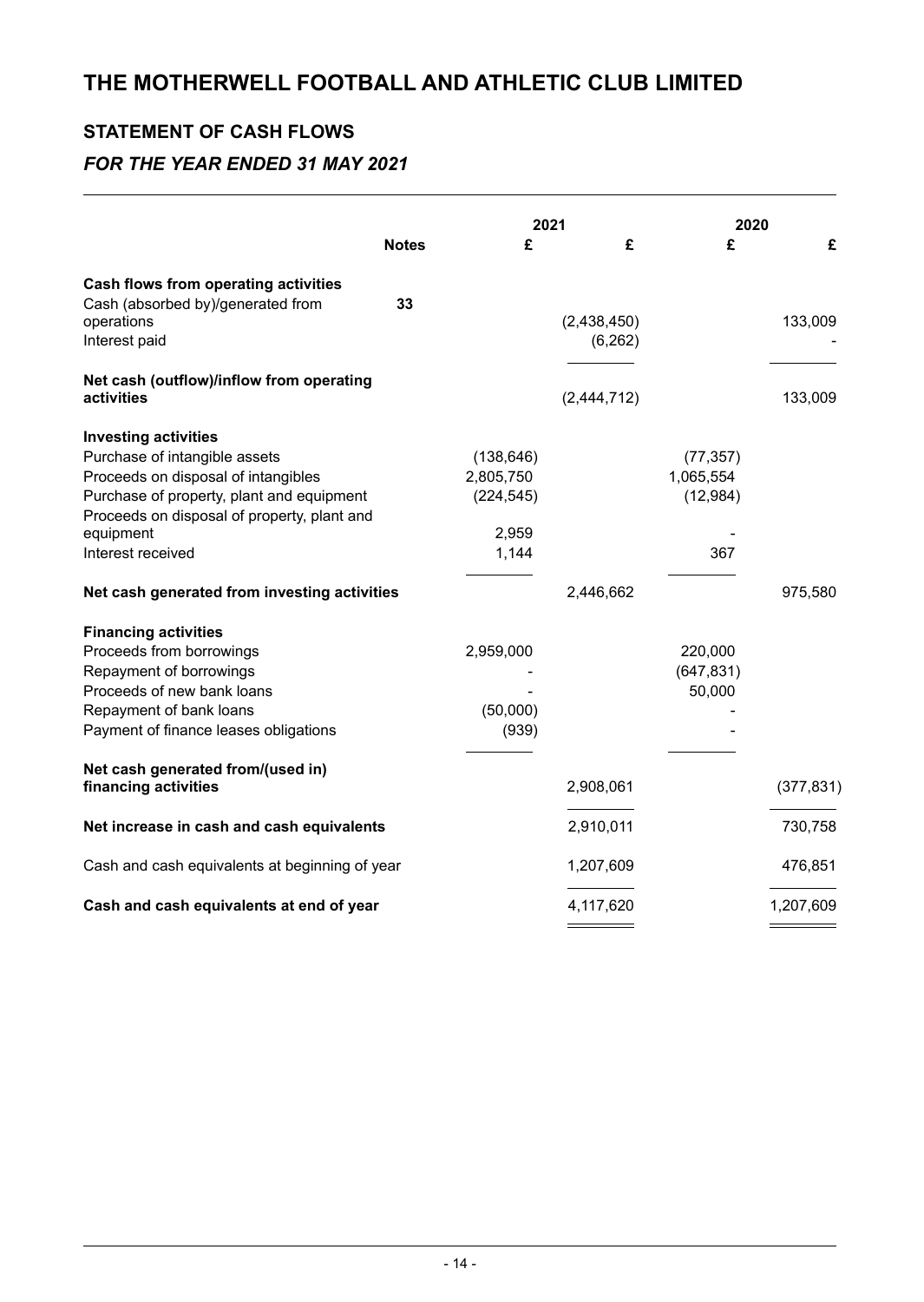### **NOTES TO THE FINANCIAL STATEMENTS**

### *FOR THE YEAR ENDED 31 MAY 2021*

#### **1 Accounting policies**

#### **Company information**

The Motherwell Football and Athletic Club Limited is a private company limited by shares incorporated in Scotland. The registered office is Fir Park Stadium, Firpark Street, Motherwell, ML1 2QN.

#### **1.1 Accounting convention**

These financial statements have been prepared in accordance with FRS 102 "The Financial Reporting Standard applicable in the UK and Republic of Ireland" ("FRS 102") and the requirements of the Companies Act 2006.

The financial statements are prepared in sterling, which is the functional currency of the company. Monetary amounts in these financial statements are rounded to the nearest £.

The financial statements have been prepared under the historical cost convention. The principal accounting policies adopted are set out below.

#### **1.2 Going concern**

The directors are required to prepare the statutory financial statements on the going concern basis unless it is inappropriate to presume that the company will continue in business.

In satisfaction of this responsibility, the Board have considered the company's ability to meet its liabilities as they fall due. This assessment considers the company's principal risks and uncertainties, including those in respect of Covid-19, and is dependent on a number of factors including financial performance and the continued support of The Well Society.

The Club has put measures in place to reduce the impact of the pandemic on its finances and combined with player registration gains has been able to maintain a healthy cash position and to meet its liabilities as they fall due.

The current liquidity and future cash position of the Club has been reviewed by the Board, including a comprehensive review of the cash flow projections. The projections make key assumptions around football performance, restrictions on fan attendance as a result of Covid-19, ticket sales, sponsorship, player salaries, operating costs and the ability to secure further finance amongst other factors.

Following this review, the Board are confident that the Club's existing resources and support from The Well Society will provide sufficient headroom to meet the forecast cash requirements. This takes into consideration the potential impact should key assumptions not materialise as projected including anticipated football performance and further pandemic restrictions.

Taking all of the above into consideration, the Board believe that it is appropriate to prepare the financial statements on the going concern basis.

#### **1.3 Revenue**

Revenue is recognised at the fair value of the consideration received or receivable for goods and services provided in the normal course of business, and is shown net of VAT and other sales related taxes. The fair value of consideration takes into account trade discounts, settlement discounts and volume rebates.

When cash inflows are deferred and represent a financing arrangement, the fair value of the consideration is the present value of the future receipts. The difference between the fair value of the consideration and the nominal amount received is recognised as interest income.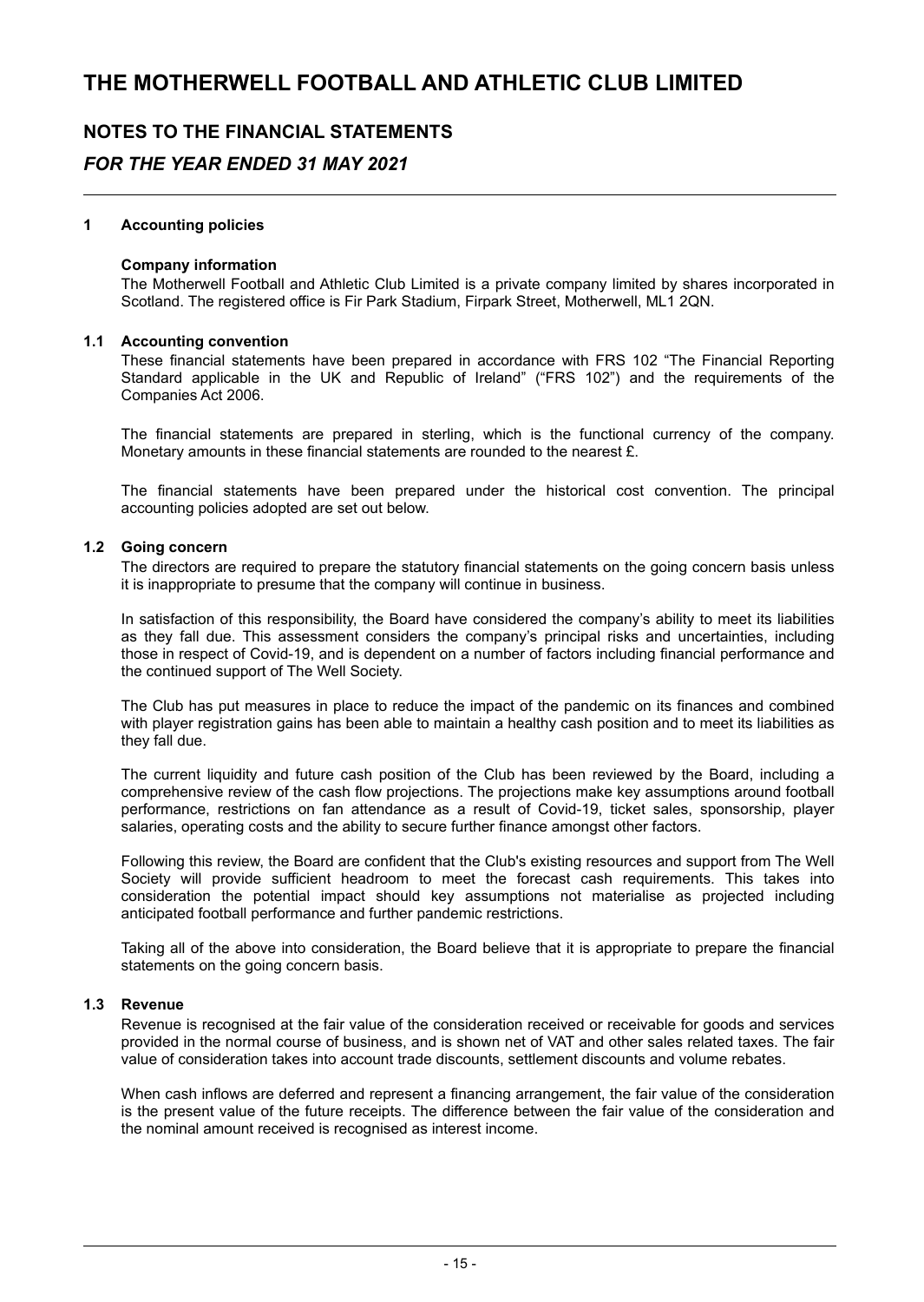## **NOTES TO THE FINANCIAL STATEMENTS (CONTINUED)** *FOR THE YEAR ENDED 31 MAY 2021*

#### **1 Accounting policies (Continued)**

Gate receipts and other matchday turnover are recognised in line with when the games are played. Prize money in respect of domestic cup and UEFA competitions is recognised when earned. Sponsorship and similar commercial income is recognised over the duration of the respective contracts. The fixed element of broadcasting income is recognised over the course of the football season, whilst facility fees received for highlights or live coverage are taken when earned. Merit awards related to final league position are accounted for only when known at the end of the football season.

Revenue from the sale of goods is recognised when the significant risks and rewards of ownership of the goods have passed to the buyer (usually on dispatch of the goods), the amount of revenue can be measured reliably, it is probable that the economic benefits associated with the transaction will flow to the entity and the costs incurred or to be incurred in respect of the transaction can be measured reliably.

#### **1.4 Intangible fixed assets other than goodwill**

Intangible assets acquired separately from a business are recognised at cost and are subsequently measured at cost less accumulated amortisation and accumulated impairment losses.

The company's intangible assets relate to the acquisition of player registrations.

The Directors review the value of player registrations to identify if there is an impairment. The recoverability of player registrations is assessed by reference to an assumed market value of individual registrations. The Directors make their assessment based on internal and external references, such as recent comparable transfers or offers received for those players.

Amortisation is recognised so as to write off the cost or valuation of assets less their residual values over their useful lives on the following bases:

Player Registrations Over the terms of each individual contract

#### **1.5 Property, plant and equipment**

Property, plant and equipment are initially measured at cost and subsequently measured at cost or valuation, net of depreciation and any impairment losses.

During the year management performed a review of the expected remaining useful lives of items of Plant and equipment. The outcome of this review identified certain assets with a reduced useful life than had previously been estimated. Such items have been fully depreciated in the current year resulting in an additional depreciation charge of £61,000 in the year.

Depreciation is recognised so as to write off the cost or valuation of assets less their residual values over their useful lives on the following bases:

| Freehold land and buildings | 2% straight line (on deemed cost) |
|-----------------------------|-----------------------------------|
| Plant and equipment         | 10% - 33.33% straight line        |

The gain or loss arising on the disposal of an asset is determined as the difference between the sale proceeds and the carrying value of the asset, and is credited or charged to profit or loss.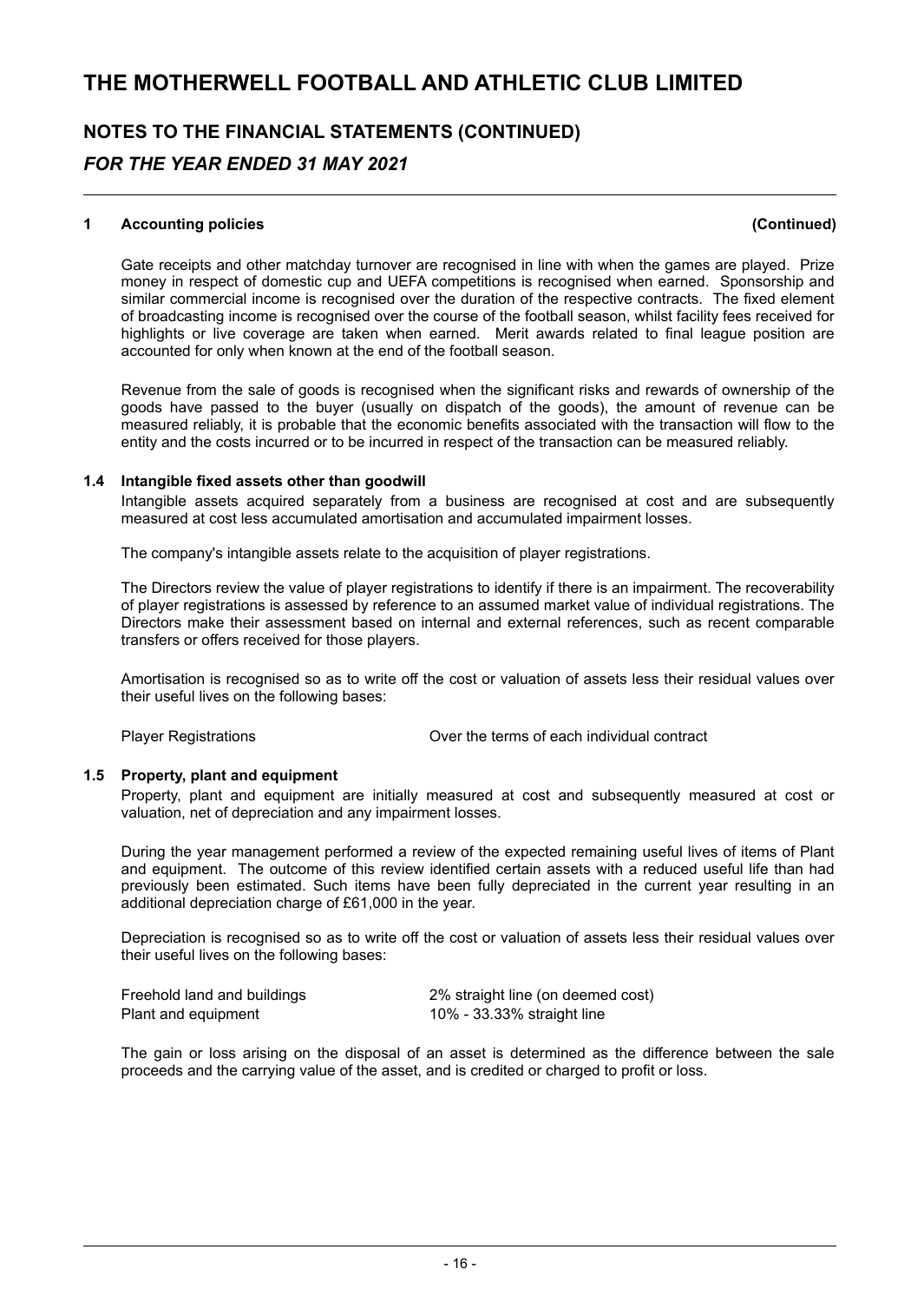# **NOTES TO THE FINANCIAL STATEMENTS (CONTINUED)**

### *FOR THE YEAR ENDED 31 MAY 2021*

#### **1 Accounting policies (Continued)**

#### **1.6 Impairment of non-current assets**

At each reporting period end date, the company reviews the carrying amounts of its tangible and intangible assets to determine whether there is any indication that those assets have suffered an impairment loss. If any such indication exists, the recoverable amount of the asset is estimated in order to determine the extent of the impairment loss (if any). Where it is not possible to estimate the recoverable amount of an individual asset, the company estimates the recoverable amount of the cash-generating unit to which the asset belongs.

Recoverable amount is the higher of fair value less costs to sell and value in use. In assessing value in use, the estimated future cash flows are discounted to their present value using a pre-tax discount rate that reflects current market assessments of the time value of money and the risks specific to the asset for which the estimates of future cash flows have not been adjusted.

If the recoverable amount of an asset (or cash-generating unit) is estimated to be less than its carrying amount, the carrying amount of the asset (or cash-generating unit) is reduced to its recoverable amount. An impairment loss is recognised immediately in profit or loss, unless the relevant asset is carried at a revalued amount, in which case the impairment loss is treated as a revaluation decrease.

Recognised impairment losses are reversed if, and only if, the reasons for the impairment loss have ceased to apply. Where an impairment loss subsequently reverses, the carrying amount of the asset (or cash-generating unit) is increased to the revised estimate of its recoverable amount, but so that the increased carrying amount does not exceed the carrying amount that would have been determined had no impairment loss been recognised for the asset (or cash-generating unit) in prior years. A reversal of an impairment loss is recognised immediately in profit or loss, unless the relevant asset is carried at a revalued amount, in which case the reversal of the impairment loss is treated as a revaluation increase.

#### **1.7 Inventories**

Inventories are stated at the lower of cost and estimated selling price less costs to complete and sell. Cost comprises direct materials and, where applicable, direct labour costs and those overheads that have been incurred in bringing the inventories to their present location and condition.

Inventories held for distribution at no or nominal consideration are measured at the lower of cost and replacement cost, adjusted where applicable for any loss of service potential.

At each reporting date, an assessment is made for impairment. Any excess of the carrying amount of inventories over its estimated selling price less costs to complete and sell is recognised as an impairment loss in profit or loss. Reversals of impairment losses are also recognised in profit or loss.

#### **1.8 Cash and cash equivalents**

Cash and cash equivalents are basic financial assets and include cash in hand, deposits held at call with banks, other short-term liquid investments with original maturities of three months or less, and bank overdrafts. Bank overdrafts are shown within borrowings in current liabilities.

#### **1.9 Financial instruments**

The company has elected to apply the provisions of Section 11 'Basic Financial Instruments' and Section 12 'Other Financial Instruments Issues' of FRS 102 to all of its financial instruments.

Financial instruments are recognised in the company's statement of financial position when the company becomes party to the contractual provisions of the instrument.

Financial assets and liabilities are offset, with the net amounts presented in the financial statements, when there is a legally enforceable right to set off the recognised amounts and there is an intention to settle on a net basis or to realise the asset and settle the liability simultaneously.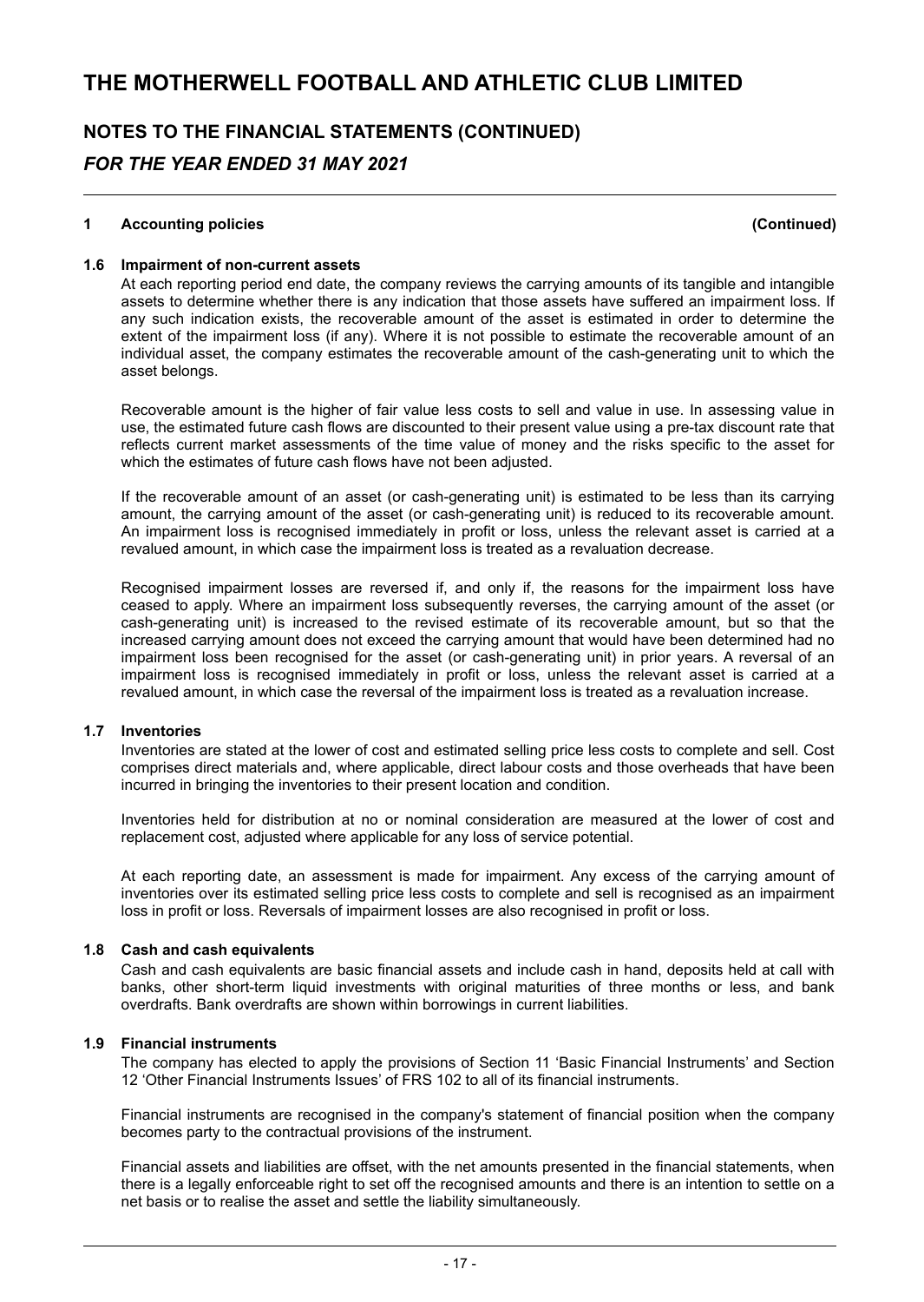#### **1 Accounting policies (Continued)**

#### *Basic financial assets*

Basic financial assets, which include trade and other receivables and cash and bank balances, are initially measured at transaction price including transaction costs and are subsequently carried at amortised cost using the effective interest method unless the arrangement constitutes a financing transaction, where the transaction is measured at the present value of the future receipts discounted at a market rate of interest. Financial assets classified as receivable within one year are not amortised.

#### *Other financial assets*

Other financial assets, including investments in equity instruments which are not subsidiaries, associates or joint ventures, are initially measured at fair value, which is normally the transaction price. Such assets are subsequently carried at fair value and the changes in fair value are recognised in profit or loss, except that investments in equity instruments that are not publicly traded and whose fair values cannot be measured reliably are measured at cost less impairment.

#### *Impairment of financial assets*

Financial assets, other than those held at fair value through profit and loss, are assessed for indicators of impairment at each reporting end date.

Financial assets are impaired where there is objective evidence that, as a result of one or more events that occurred after the initial recognition of the financial asset, the estimated future cash flows have been affected. If an asset is impaired, the impairment loss is the difference between the carrying amount and the present value of the estimated cash flows discounted at the asset's original effective interest rate. The impairment loss is recognised in profit or loss.

If there is a decrease in the impairment loss arising from an event occurring after the impairment was recognised, the impairment is reversed. The reversal is such that the current carrying amount does not exceed what the carrying amount would have been, had the impairment not previously been recognised. The impairment reversal is recognised in profit or loss.

#### *Derecognition of financial assets*

Financial assets are derecognised only when the contractual rights to the cash flows from the asset expire or are settled, or when the company transfers the financial asset and substantially all the risks and rewards of ownership to another entity, or if some significant risks and rewards of ownership are retained but control of the asset has transferred to another party that is able to sell the asset in its entirety to an unrelated third party.

#### *Classification of financial liabilities*

Financial liabilities and equity instruments are classified according to the substance of the contractual arrangements entered into. An equity instrument is any contract that evidences a residual interest in the assets of the company after deducting all of its liabilities.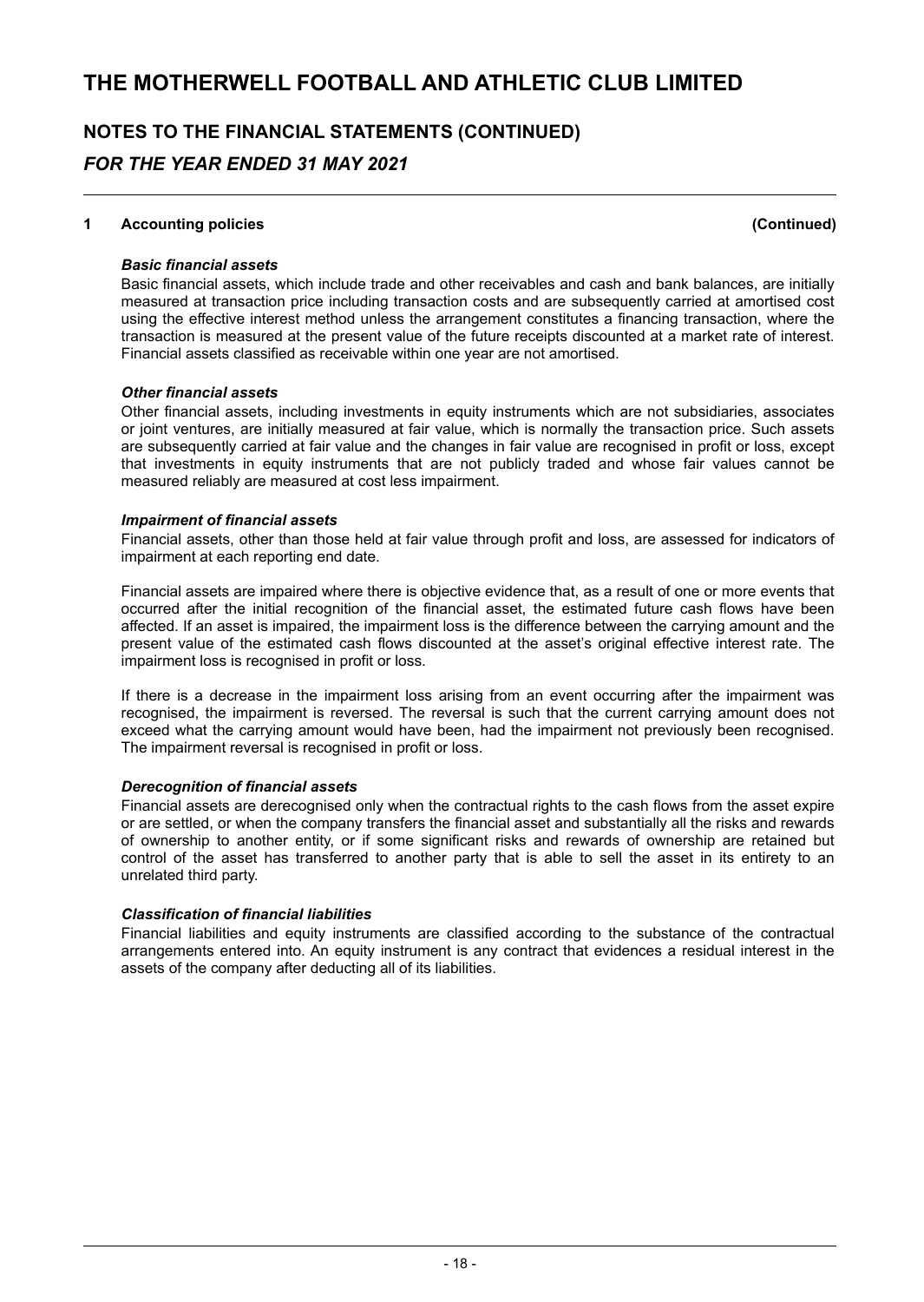#### **1 Accounting policies (Continued)**

#### *Basic financial liabilities*

Basic financial liabilities, including trade and other payables, bank loans, other loans and preference shares that are classified as debt, are initially recognised at transaction price unless the arrangement constitutes a financing transaction, where the debt instrument is measured at the present value of the future payments discounted at a market rate of interest. Financial liabilities classified as payable within one year are not amortised.

Debt instruments are subsequently carried at amortised cost, using the effective interest rate method.

On initial recognition, investor loans provided on an interest free basis are required to be booked at fair value. As there is no active market for the loans, the fair value is estimated by discounting the amount repayable to the present value using a market rate for a similar instrument. The difference arising between fair value and the nominal value on initial recognition is deemed as a capital contribution and taken directly to equity in 'Other reserves'.

Trade payables are obligations to pay for goods or services that have been acquired in the ordinary course of business from suppliers. Amounts payable are classified as current liabilities if payment is due within one year or less. If not, they are presented as non-current liabilities. Trade payables are recognised initially at transaction price and subsequently measured at amortised cost using the effective interest method.

#### *Other financial liabilities*

Derivatives, including interest rate swaps and forward foreign exchange contracts, are not basic financial instruments. Derivatives are initially recognised at fair value on the date a derivative contract is entered into and are subsequently re-measured at their fair value. Changes in the fair value of derivatives are recognised in profit or loss in finance costs or finance income as appropriate, unless hedge accounting is applied and the hedge is a cash flow hedge.

Debt instruments that do not meet the conditions in FRS 102 paragraph 11.9 are subsequently measured at fair value through profit or loss. Debt instruments may be designated as being measured at fair value through profit or loss to eliminate or reduce an accounting mismatch or if the instruments are measured and their performance evaluated on a fair value basis in accordance with a documented risk management or investment strategy.

#### *Derecognition of financial liabilities*

Financial liabilities are derecognised when the company's contractual obligations expire or are discharged or cancelled.

#### **1.10 Equity instruments**

Equity instruments issued by the company are recorded at the proceeds received, net of transaction costs. Dividends payable on equity instruments are recognised as liabilities once they are no longer at the discretion of the company.

Changes in the fair value of derivatives that are designated and qualify as fair value hedges are recognised in profit or loss immediately, together with any changes in the fair value of the hedged asset or liability that are attributable to the hedged risk.

#### **1.11 Taxation**

The tax expense represents the sum of the tax currently payable and deferred tax.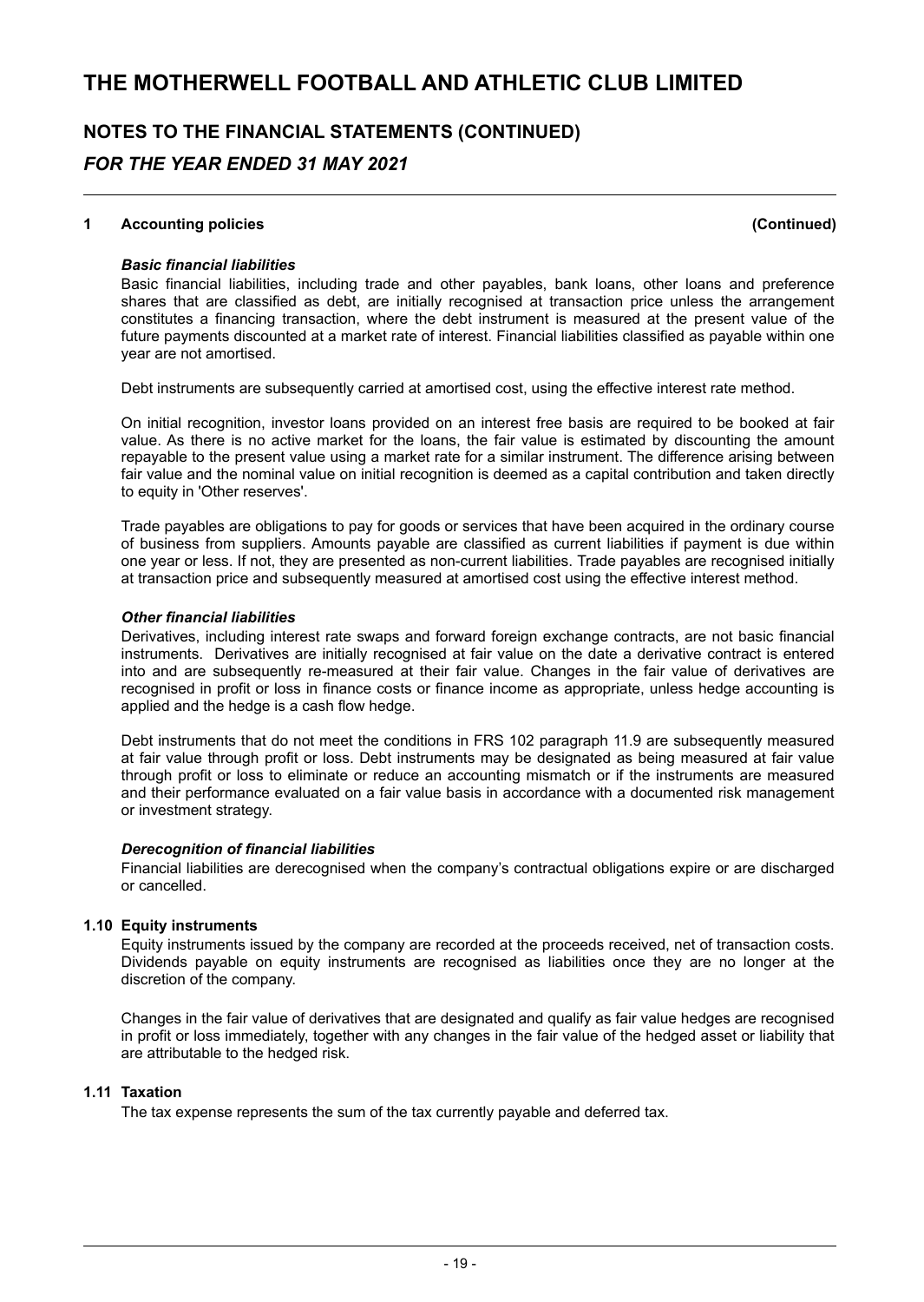### **NOTES TO THE FINANCIAL STATEMENTS (CONTINUED)** *FOR THE YEAR ENDED 31 MAY 2021*

#### **1 Accounting policies (Continued)**

#### *Current tax*

The tax currently payable is based on taxable profit for the year. Taxable profit differs from net profit as reported in the income statement because it excludes items of income or expense that are taxable or deductible in other years and it further excludes items that are never taxable or deductible. The company's liability for current tax is calculated using tax rates that have been enacted or substantively enacted by the reporting end date.

#### *Deferred tax*

Deferred tax liabilities are generally recognised for all timing differences and deferred tax assets are recognised to the extent that it is probable that they will be recovered against the reversal of deferred tax liabilities or other future taxable profits. Such assets and liabilities are not recognised if the timing difference arises from goodwill or from the initial recognition of other assets and liabilities in a transaction that affects neither the tax profit nor the accounting profit.

The carrying amount of deferred tax assets is reviewed at each reporting end date and reduced to the extent that it is no longer probable that sufficient taxable profits will be available to allow all or part of the asset to be recovered. Deferred tax is calculated at the tax rates that are expected to apply in the period when the liability is settled or the asset is realised. Deferred tax is charged or credited in the income statement, except when it relates to items charged or credited directly to equity, in which case the deferred tax is also dealt with in equity. Deferred tax assets and liabilities are offset when the company has a legally enforceable right to offset current tax assets and liabilities and the deferred tax assets and liabilities relate to taxes levied by the same tax authority.

#### **1.12 Employee benefits**

The costs of short-term employee benefits are recognised as a liability and an expense, unless those costs are required to be recognised as part of the cost of stock or non-current assets.

The cost of any unused holiday entitlement is recognised in the period in which the employee's services are received.

Termination benefits are recognised immediately as an expense when the company is demonstrably committed to terminate the employment of an employee or to provide termination benefits.

#### **1.13 Retirement benefits**

Payments to defined contribution retirement benefit schemes are charged as an expense as they fall due.

#### **1.14 Leases**

Leases are classified as finance leases whenever the terms of the lease transfer substantially all the risks and rewards of ownership to the lessees. All other leases are classified as operating leases.

Assets held under finance leases are recognised as assets at the lower of the assets fair value at the date of inception and the present value of the minimum lease payments. The related liability is included in the statement of financial position as a finance lease obligation. Lease payments are treated as consisting of capital and interest elements. The interest is charged to profit or loss so as to produce a constant periodic rate of interest on the remaining balance of the liability.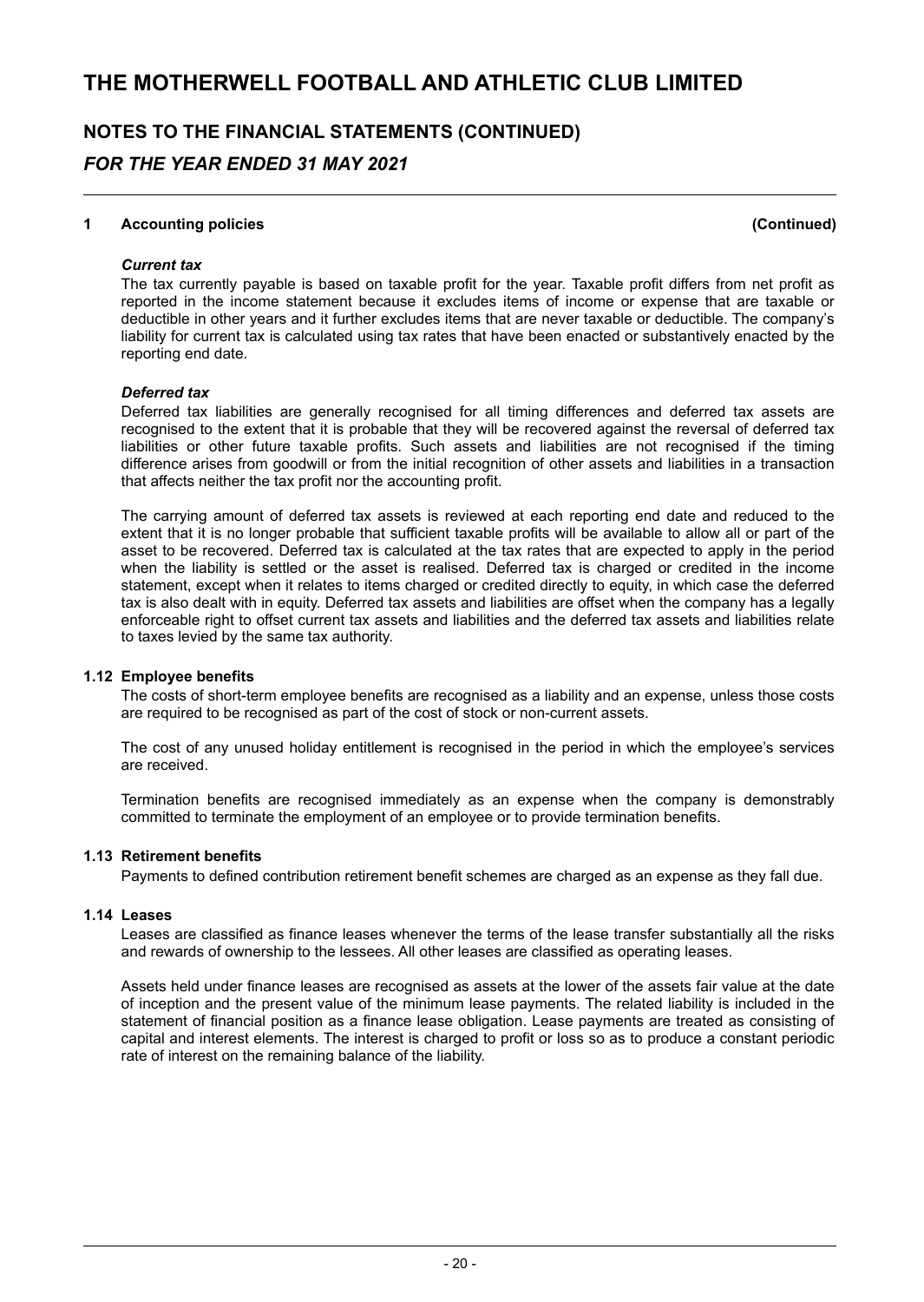#### **1 Accounting policies (Continued)**

**1.15 Grants**

Grants are recognised at the fair value of the asset received or receivable when there is reasonable assurance that the grant conditions will be met and the grants will be received.

Grants relating to revenue are recognised as income over the periods when the related costs are incurred. Grants relating to an asset are recognised in income systematically over the asset's expected useful life. If part of such a grant is deferred it is recognised as deferred income rather than being deducted from the asset's carrying amount.

Interest free loans received from Government bodies are considered to be below market rate financial instruments. As such, the loan is recognised at the present value of future payments discounted at a market rate of interest. The difference between the fair value and nominal value of the loan is recorded as grant income in the period that conditions are met.

#### **2 Judgements and key sources of estimation uncertainty**

In the application of the company's accounting policies, the directors are required to make judgements, estimates and assumptions about the carrying amount of assets and liabilities that are not readily apparent from other sources. The estimates and associated assumptions are based on historical experience and other factors that are considered to be relevant. Actual results may differ from these estimates.

The estimates and underlying assumptions are reviewed on an ongoing basis. Revisions to accounting estimates are recognised in the period in which the estimate is revised where the revision affects only that period, or in the period of the revision and future periods where the revision affects both current and future periods.

#### **Critical judgements and estimates**

The following judgements and estimates have had the most significant effect on amounts recognised in the financial statements.

#### *The Scottish Ministers' loan*

During the year the Club received an interest free loan from The Scottish Ministers, as part of the Premier Division Support Fund, repayable in instalments by 2042.

On initial recognition, loans provided on an interest free basis are required to be booked at fair value. As there is no active market for the loans, the fair value is estimated by discounting the amount repayable to the present value using a market rate for a similar instrument. For interest free government loans, the difference arising between fair value and the nominal value on initial recognition is deemed as a grant and is recognised in Other operating income. The amount recognised in this regard during the year was £1.52m. A 1% movement in the market rate used would result in a change to the amount recognised of c. £140,000.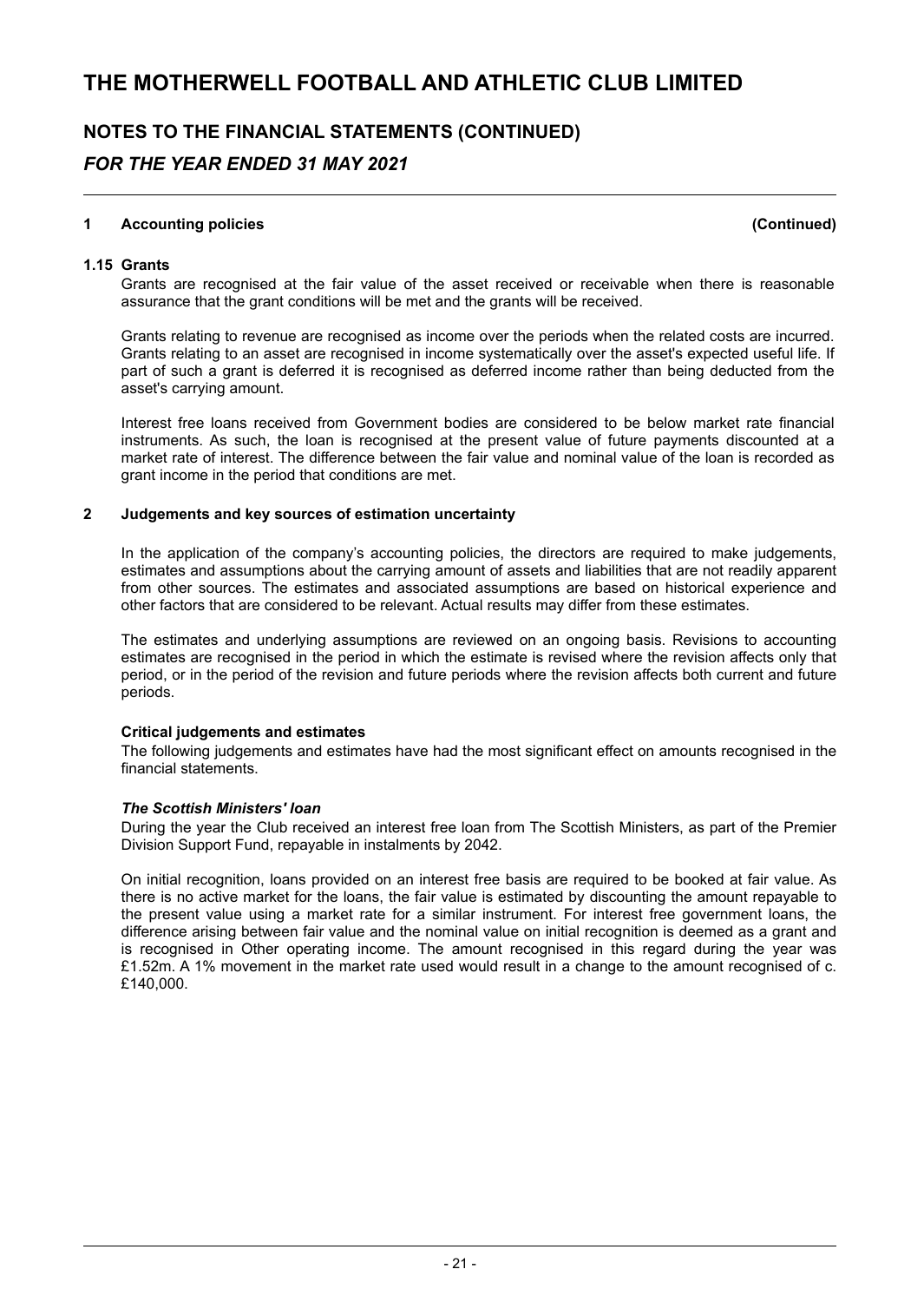# **NOTES TO THE FINANCIAL STATEMENTS (CONTINUED)**

### *FOR THE YEAR ENDED 31 MAY 2021*

#### **3 Revenue**

|                                                    | 2021      | 2020      |
|----------------------------------------------------|-----------|-----------|
|                                                    | £         | £         |
| Revenue analysed by class of business              |           |           |
| Gate receipts                                      |           | 1,349,055 |
| <b>Broadcasting rights</b>                         | 1,689,121 | 1,934,071 |
| Commercial income                                  | 453,697   | 800,263   |
| Cup prize income                                   | 217,500   | 169,500   |
| UEFA prize money                                   | 774,812   |           |
| <b>UEFA</b> solidarity                             | 210,000   | 292,971   |
| SFA licencing & international player participation | 22,180    | 45,255    |
| Youth academy                                      | 150,900   | 338,625   |
| Women's team                                       | 48,702    | 19,000    |
|                                                    | 3,566,912 | 4,948,740 |
|                                                    | 2021      | 2020      |
|                                                    | £         | £         |
| Other significant revenue                          |           |           |
| Interest income                                    | 1,144     | 367       |
| Grants received                                    | 1,821,737 | 293,703   |
| Gains on disposal of player registrations          | 2,805,750 | 1,098,608 |
| Donations                                          | 5,151     | 151,409   |
| Business interuption insurance claim               | 2,298,803 |           |
|                                                    |           |           |

Included within Grants received is the difference between the fair value and the book value of the Scottish Minister's loan amounting to £1,518,471.

#### **4 Operating profit**

|   |                                                                     | 2021        | 2020       |
|---|---------------------------------------------------------------------|-------------|------------|
|   | Operating profit for the year is stated after charging/(crediting): | £           | £          |
|   | Grants                                                              | (1,821,737) | (293, 703) |
|   | Depreciation of owned property, plant and equipment                 | 269.036     | 159.223    |
|   | Profit on disposal of property, plant and equipment                 | (2,959)     |            |
|   | Amortisation of intangible assets                                   | 120.550     | 18.661     |
|   |                                                                     |             |            |
| 5 | <b>Auditor's remuneration</b>                                       | 2021        | 2020       |
|   | Fees payable to the company's auditor and associates:               | £           | £          |
|   |                                                                     |             |            |
|   | For audit services                                                  |             |            |
|   | Audit of the financial statements of the company                    | 17,000      | 15.000     |
|   |                                                                     |             |            |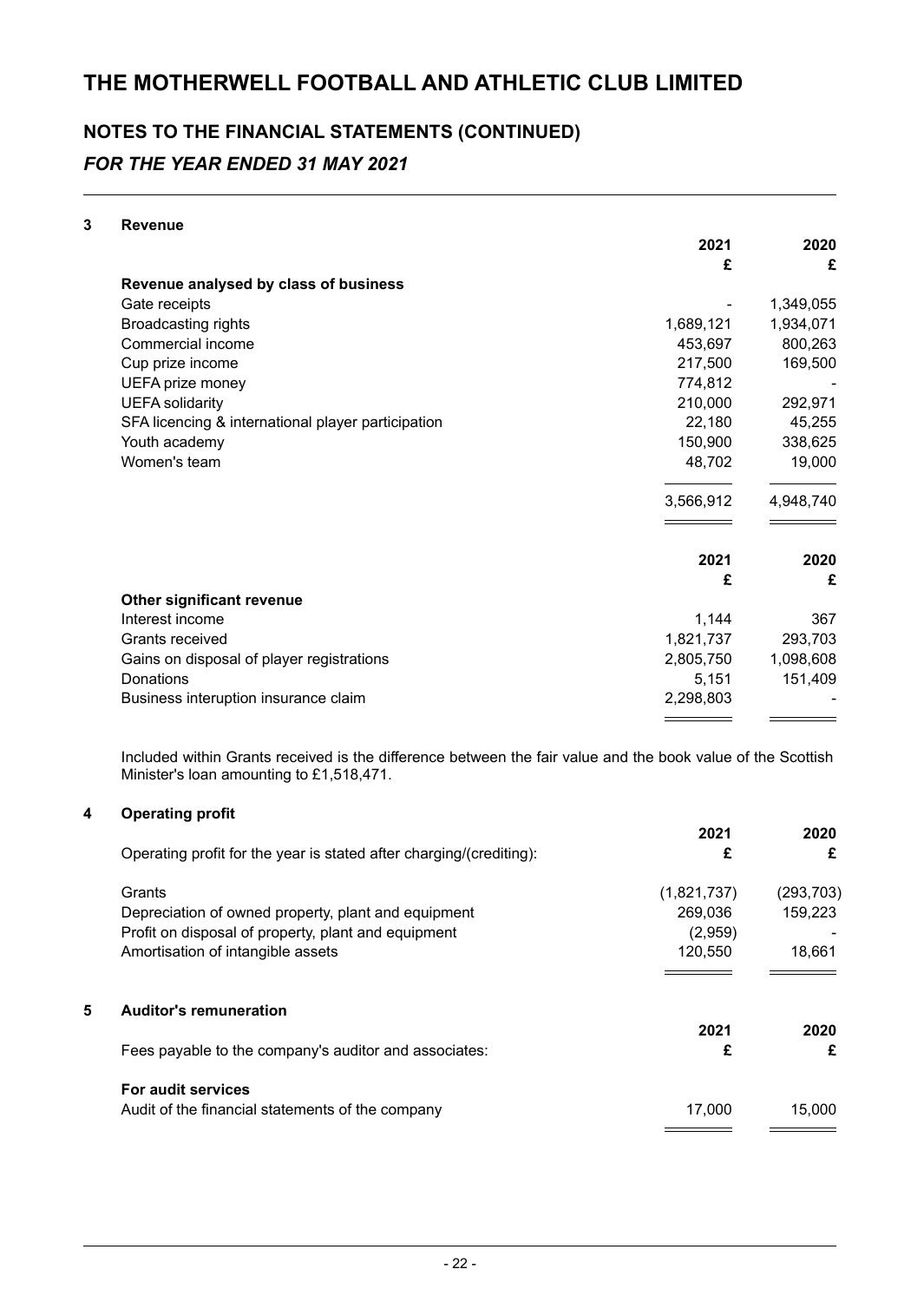#### **6 Employees**

The average monthly number of persons (including directors) employed by the company during the year was:

|                                         | 2021          | 2020           |
|-----------------------------------------|---------------|----------------|
|                                         | <b>Number</b> | <b>Number</b>  |
| <b>Directors</b>                        | 5             | 5              |
| Catering and bar staff                  | 3             | 5              |
| Commercial and media staff              | 10            | 12             |
| <b>Facilities</b>                       | 7             | 8              |
| Football staff                          | 11            | 11             |
| Players                                 | 38            | 41             |
| Youth football                          | 29            | 40             |
| Administration                          | 2             | $\overline{2}$ |
| Total                                   | 105           | 124            |
| Their aggregate remuneration comprised: |               |                |
|                                         | 2021          | 2020           |
|                                         | £             | £              |
| Wages and salaries                      | 4,212,251     | 3,738,507      |
| Social security costs                   | 436,714       | 372,328        |
| Pension costs                           | 48,923        | 44,825         |
|                                         | 4,697,888     | 4,155,660      |

The Club also employed an average of 5 part time staff (2020 - 98) throughout the year to assist on match days and other events. The total average number of staff employed is 106 (2020 - 218).

#### **7 Directors' remuneration**

|                                                               | 2021<br>£ | 2020<br>£ |
|---------------------------------------------------------------|-----------|-----------|
| Remuneration for qualifying services                          | 75,000    | 78,903    |
| Company pension contributions to defined contribution schemes | 1,314     | 1,315     |
|                                                               | 76,314    | 80,218    |
| 8<br><b>Investment income</b>                                 |           |           |
|                                                               | 2021<br>£ | 2020<br>£ |
| <b>Interest income</b>                                        |           |           |
| Interest on bank deposits                                     | 1,144     | 367       |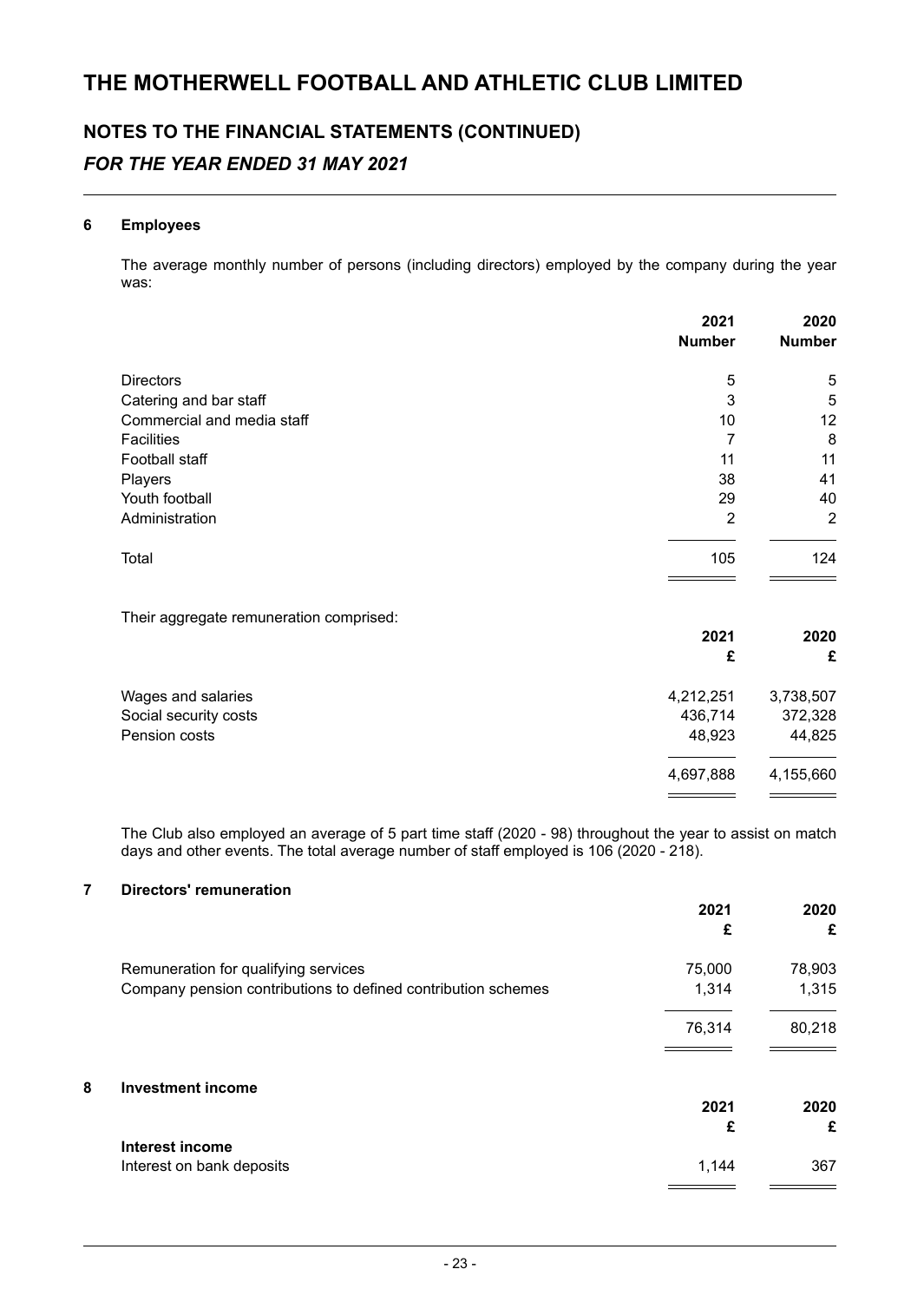# **NOTES TO THE FINANCIAL STATEMENTS (CONTINUED)** *FOR THE YEAR ENDED 31 MAY 2021*

|    |                                                                                |           | (Continued) |
|----|--------------------------------------------------------------------------------|-----------|-------------|
| 8  | <b>Investment income</b>                                                       |           |             |
|    | Investment income includes the following:                                      |           |             |
|    | Interest on financial assets not measured at fair value through profit or loss | 1,144     | 367         |
| 9  | <b>Finance costs</b>                                                           | 2021<br>£ | 2020<br>£   |
|    | Interest on financial liabilities measured at amortised cost:                  |           |             |
|    | Other interest on financial liabilities                                        | 22,966    | 51,955      |
| 10 | Other gains and losses                                                         |           |             |
|    |                                                                                | 2021      | 2020        |
|    |                                                                                | £         | £           |
|    | Amounts written back to financial liabilities                                  |           | 18,994      |
|    |                                                                                |           |             |

Other gains and losses represents loan amounts written off by Mr J Boyle during the prior year.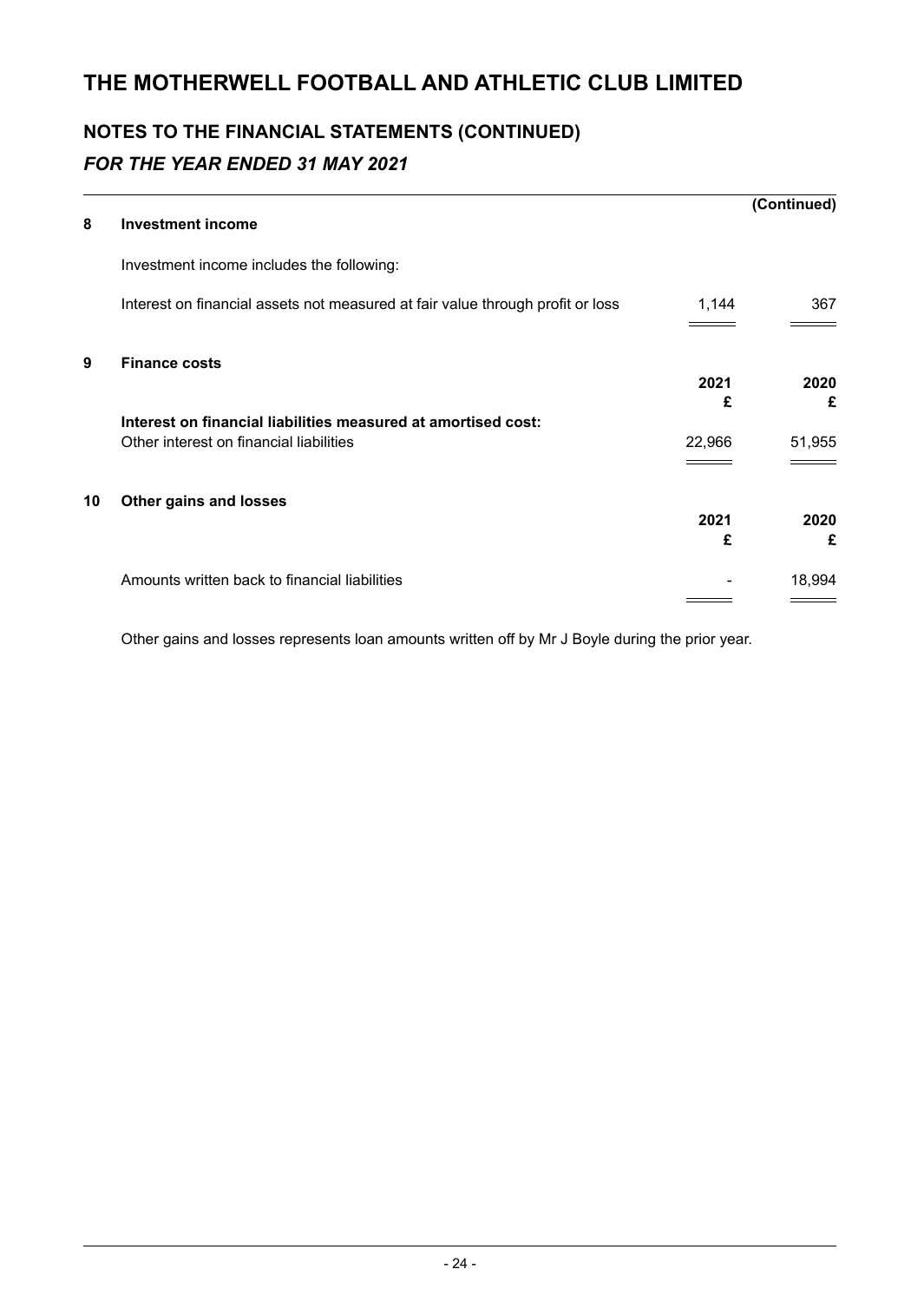#### **11 Taxation**

| .                    | 2021      | 2020<br>£ |
|----------------------|-----------|-----------|
| Deferred tax         |           |           |
| Changes in tax rates | (22, 264) | (7, 359)  |
|                      |           |           |

In addition to the amount credited to the income statement, £243,575 relating to the change in tax rates substantively enacted has been recognised directly in other comprehensive income as this applies to the deferred tax arising from the original revaluation of the property.

|                          | 2021    | 2020   |
|--------------------------|---------|--------|
|                          |         |        |
| Deferred tax arising on: |         |        |
| Revaluation of property  | 243.575 | 81.192 |
|                          |         |        |

The Finance Bill 2021 was substantively enacted on 24 May 2021 changing the main rate of corporation tax from 19% to 25% after 1 April 2023. The rate applicable to the measurement of deferred tax has thus changed to 25% from 19%.

The actual credit for the year can be reconciled to the expected charge for the year based on the profit or loss and the standard rate of tax as follows:

|                                                                                                         | 2021<br>£ | 2020<br>£ |
|---------------------------------------------------------------------------------------------------------|-----------|-----------|
| Profit before taxation                                                                                  | 3,553,351 | 339,231   |
| Expected tax charge based on the standard rate of corporation tax in the UK<br>of 19.00% (2020: 19.00%) | 675.137   | 64.454    |
| Tax effect of expenses that are not deductible in determining taxable profit                            | 4.517     |           |
| Tax effect of utilisation of tax losses not previously recognised                                       | (700,729) | (95, 013) |
| Change in unrecognised deferred tax assets                                                              |           | 9,484     |
| Depreciation on assets not qualifying for tax allowances                                                | 21,075    | 21,075    |
| Change in rate applicable to recognised deferred tax                                                    | (22, 264) | (7, 359)  |
| Taxation credit for the year                                                                            | (22.264)  | (7, 359)  |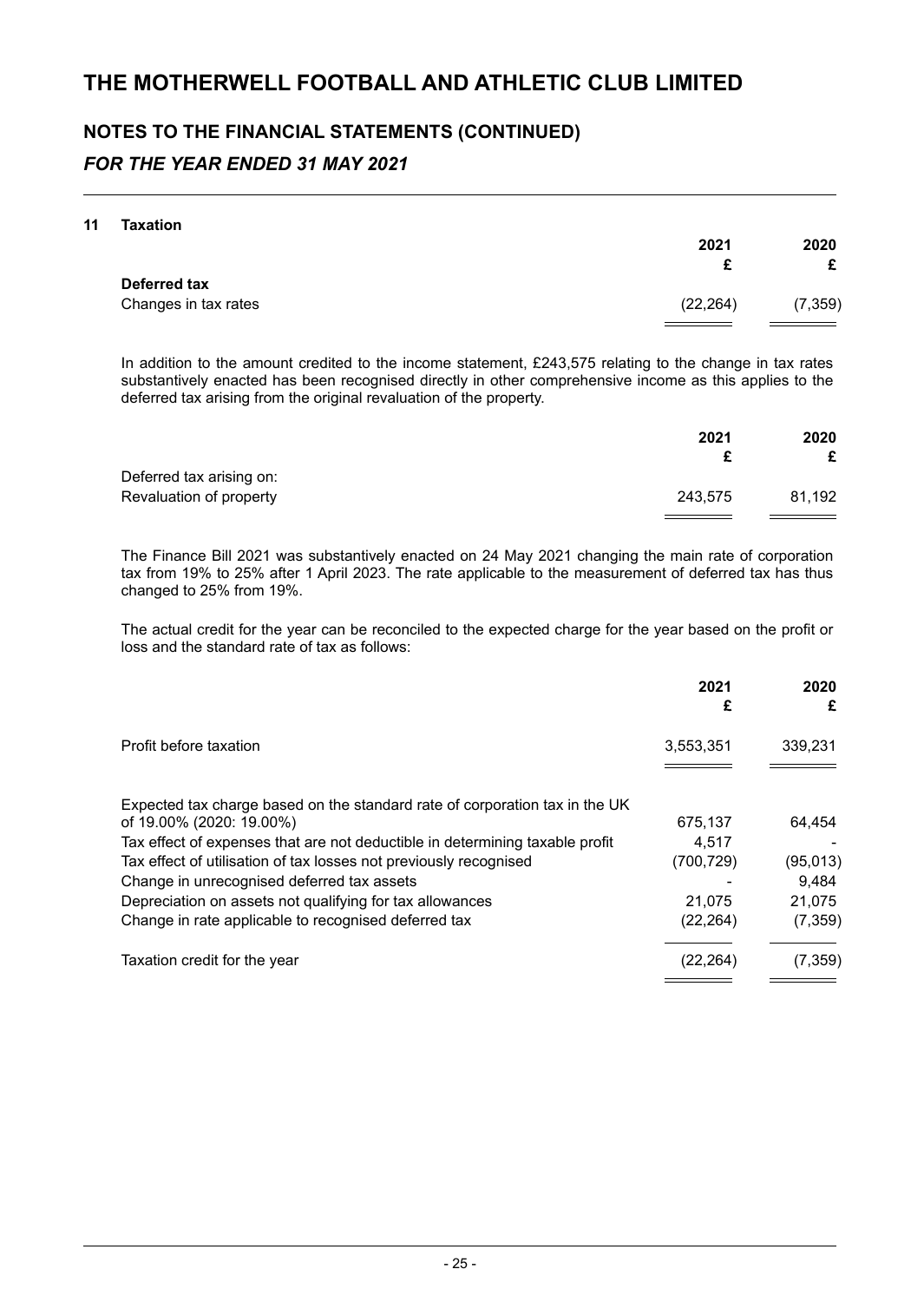# **NOTES TO THE FINANCIAL STATEMENTS (CONTINUED)**

### *FOR THE YEAR ENDED 31 MAY 2021*

#### **12 Intangible fixed assets**

|                                    | <b>Player Registrations</b> |
|------------------------------------|-----------------------------|
|                                    | £                           |
| Cost<br>At 1 June 2020             | 112,357                     |
| <b>Additions</b>                   | 138,646                     |
| Disposals                          | (62, 131)                   |
| At 31 May 2021                     | 188,872                     |
| <b>Amortisation and impairment</b> |                             |
| At 1 June 2020                     | 41,161                      |
| Amortisation charged for the year  | 120,550                     |
| <b>Disposals</b>                   | (62, 131)                   |
| At 31 May 2021                     | 99,580                      |
| <b>Carrying amount</b>             |                             |
| At 31 May 2021                     | 89,292                      |
| At 31 May 2020                     | 71,196                      |

#### **13 Property, plant and equipment**

|                                    | <b>Freehold land</b><br>and buildings | <b>Plant and</b><br>equipment | Total       |
|------------------------------------|---------------------------------------|-------------------------------|-------------|
|                                    | £                                     | £                             | £           |
| <b>Cost or valuation</b>           |                                       |                               |             |
| At 1 June 2020                     | 5,680,254                             | 1,384,058                     | 7,064,312   |
| Additions                          |                                       | 228,302                       | 228,302     |
| <b>Disposals</b>                   |                                       | (1,046,207)                   | (1,046,207) |
| At 31 May 2021                     | 5,680,254                             | 566,153                       | 6,246,407   |
| <b>Depreciation and impairment</b> |                                       |                               |             |
| At 1 June 2020                     | 554,600                               | 1,141,556                     | 1,696,156   |
| Depreciation charged in the year   | 110,920                               | 158,116                       | 269,036     |
| Eliminated in respect of disposals |                                       | (1,046,207)                   | (1,046,207) |
| At 31 May 2021                     | 665,520                               | 253,465                       | 918,985     |
| <b>Carrying amount</b>             |                                       |                               |             |
| At 31 May 2021                     | 5,014,734                             | 312,688                       | 5,327,422   |
| At 31 May 2020                     | 5,125,654                             | 242,502                       | 5,368,156   |
|                                    |                                       |                               |             |

At the year end, Freehold land and buildings with a carrying amount of £5.01m (2020 - £5.13m) had been pledged to secure borrowings of the company.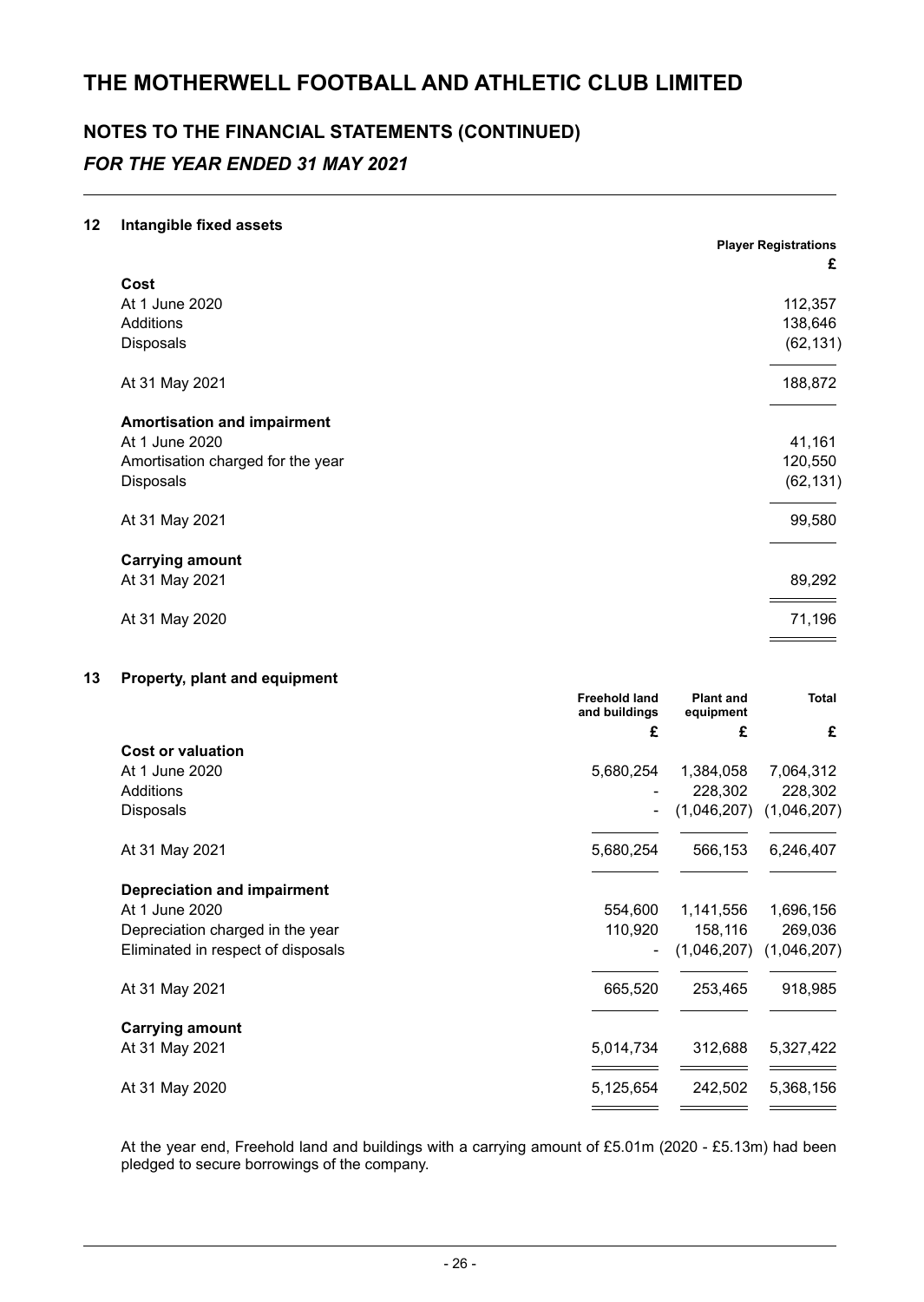#### **13 Property, plant and equipment (Continued)**

**15 Inventories**

Included in cost or valuation of land is freehold land of £134,254 (2020 - £134,254) which is not depreciated.

On transition to FRS 102, the company elected to hold the previous valuation of freehold land and buildings at deemed cost. If this valuation had not been retained, the total amounts included at historical cost would have been as follows:

|                                                                               | 2021<br>£                                                              | 2020<br>£                                  |
|-------------------------------------------------------------------------------|------------------------------------------------------------------------|--------------------------------------------|
| Cost                                                                          | 2,594,777                                                              | 2,594,777<br>(1,450,688)                   |
| Carrying value                                                                | 1,092,193                                                              | 1,144,089                                  |
| <b>Financial instruments</b>                                                  | 2021<br>£                                                              | 2020<br>£                                  |
| Debt instruments measured at amortised cost                                   | 1,639,675                                                              | 718,620                                    |
| <b>Carrying amount of financial liabilities</b><br>Measured at amortised cost | 2,924,716                                                              | 1,285,321                                  |
| <b>Inventories</b>                                                            | 2021<br>£                                                              | 2020<br>£                                  |
| Bar stocks                                                                    | 14,328                                                                 | 8,000                                      |
| <b>Trade and other receivables</b>                                            |                                                                        | 2020                                       |
| Amounts falling due within one year:                                          | £                                                                      | £                                          |
| Trade receivables<br>Other receivables<br>Prepayments and accrued income      | 1,563,337<br>76,338<br>1,542,666<br>3,182,341                          | 435,067<br>283,553<br>379,390<br>1,098,010 |
|                                                                               | Accumulated depreciation<br><b>Carrying amount of financial assets</b> | (1,502,584)<br>2021                        |

Included within Trade and other receivables is £1,375,000 receivable in respect of player transfers (2020 - £400,000).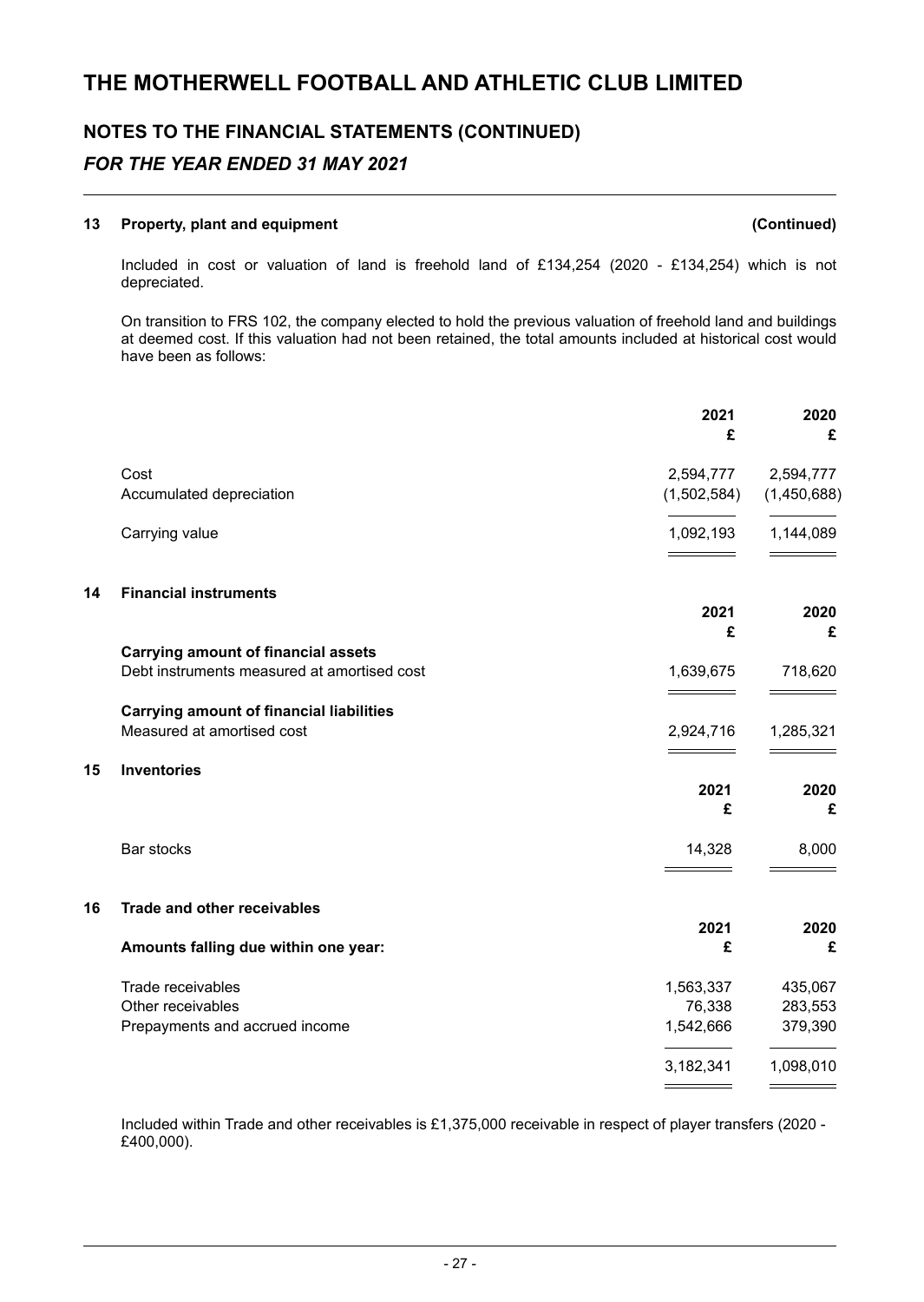#### **17 Current liabilities**

|                                  |              | 2021      | 2020      |
|----------------------------------|--------------|-----------|-----------|
|                                  | <b>Notes</b> | £         | £         |
| Obligations under finance leases | 20           | 1,253     | ۰         |
| Other borrowings                 | 19           | 868,000   | 868,000   |
| Trade payables                   |              | 229,012   | 156,812   |
| Taxation and social security     |              | 367,753   | 918,546   |
| Other payables                   |              | 21,607    | 39,416    |
| Accruals                         |              | 346,045   | 171,093   |
|                                  |              | 1,833,670 | 2,153,867 |
|                                  |              |           |           |

Included within Current liabilities is £12,000 payable in respect of player transfers (2020 - £nil).

#### **18 Non-current liabilities**

| 2021      | 2020    |
|-----------|---------|
| £         | £       |
|           | 50,000  |
| 1,566     |         |
| 1,457,233 |         |
| 1,458,799 | 50,000  |
|           |         |
|           | 2020    |
| £         | £       |
|           | 50,000  |
| 2,325,233 | 868,000 |
| 2,325,233 | 918,000 |
|           |         |
| 868,000   | 868,000 |
| 1,457,233 | 50,000  |
|           | 2021    |

At the year end, Other loans are represented by interest free loans due to The Well Society and to The Scottish Ministers. Amounts due to The Well Society are secured over the Stadium. Amounts due to The Scottish Ministers are unsecured but are not subordinated to any other creditor.

In the prior year, Bank loans were represented by a lending facility obtained under the Bounce Back Loan Scheme. This was repaid in full during the current year.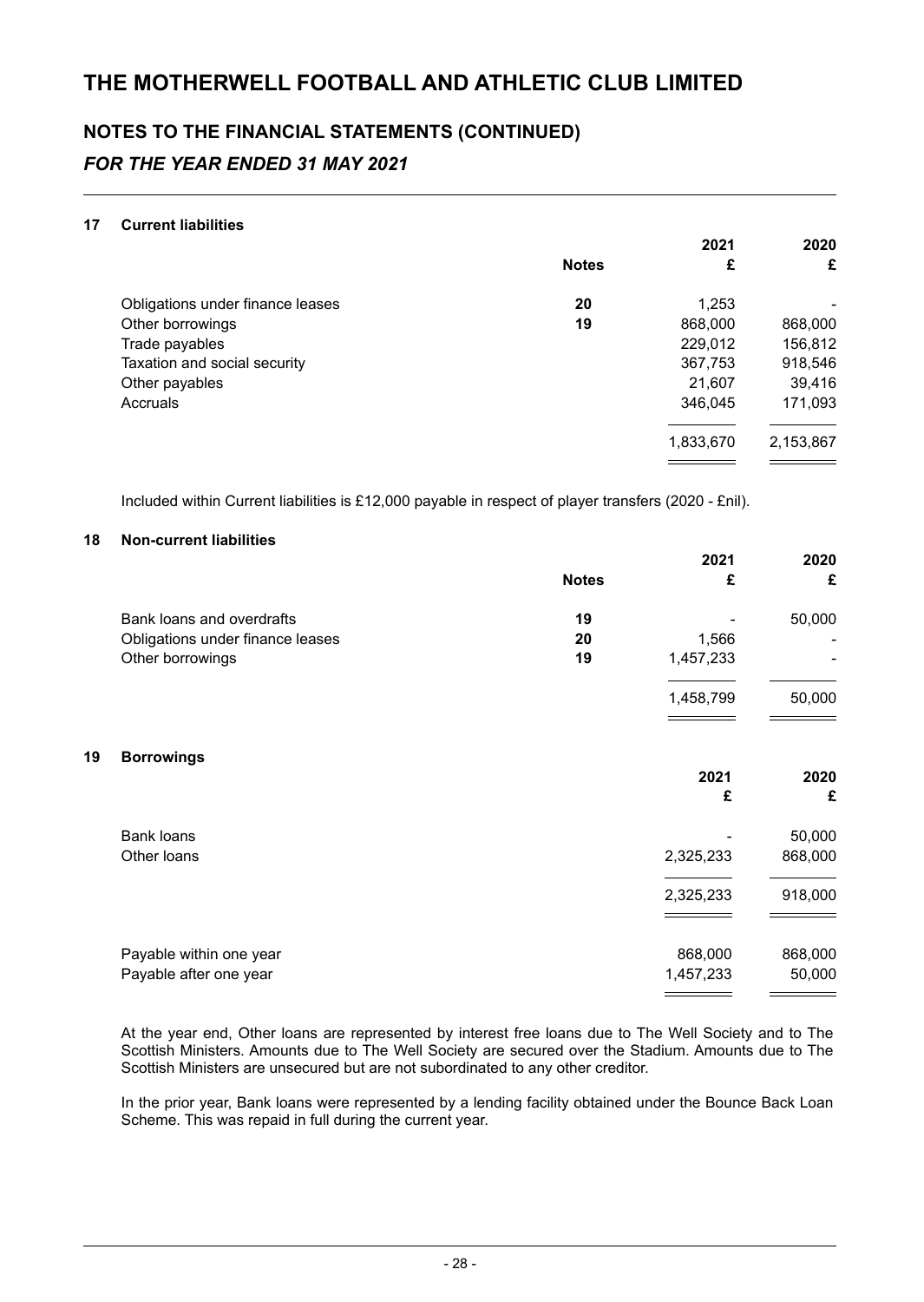#### **20 Finance lease obligations**

| Future minimum lease payments due under finance leases: | 2021<br>£      | 2020<br>£ |
|---------------------------------------------------------|----------------|-----------|
| Within one year<br>In two to five years                 | 1,253<br>1,566 |           |
|                                                         | 2.819          |           |
|                                                         |                |           |

#### **21 Deferred taxation**

The following are the major deferred tax liabilities and assets recognised by the company and movements thereon:

|                                                           | <b>Liabilities</b><br>2021 | <b>Liabilities</b><br>2020 |
|-----------------------------------------------------------|----------------------------|----------------------------|
| <b>Balances:</b>                                          | £                          | £                          |
| Tax losses                                                | (92, 767)                  | (70, 504)                  |
| <b>Revaluations</b>                                       | 1,014,895                  | 771,321                    |
|                                                           | 922,128                    | 700,817                    |
|                                                           |                            | 2021                       |
| Movements in the year:                                    |                            | £                          |
| Liability at 1 June 2020                                  |                            | 700,817                    |
| Effect of change in tax rate - profit or loss             |                            | (22, 264)                  |
| Effect of change in tax rate - other comprehensive income |                            | 243,575                    |
| Liability at 31 May 2021                                  |                            | 922,128                    |

The Finance Bill 2021 was substantively enacted on 24 May 2021 changing the main rate of corporation tax from 19% to 25% after 1 April 2023. The closing deferred tax liability has been measured in accordance with the rate substantively enacted at the Balance Sheet date that would be expected to apply on reversal of the timing differences.

At the year end, the company has an unrecognised deferred tax asset amounting to £0.62m (2020 - £1.1m) in respect of unutilised tax losses. No deferred tax asset has been booked in respect of this as the Directors are of the opinion that there is insufficient evidence over when sufficient taxable profits will arise to offset these losses to support recognition of a deferred tax asset.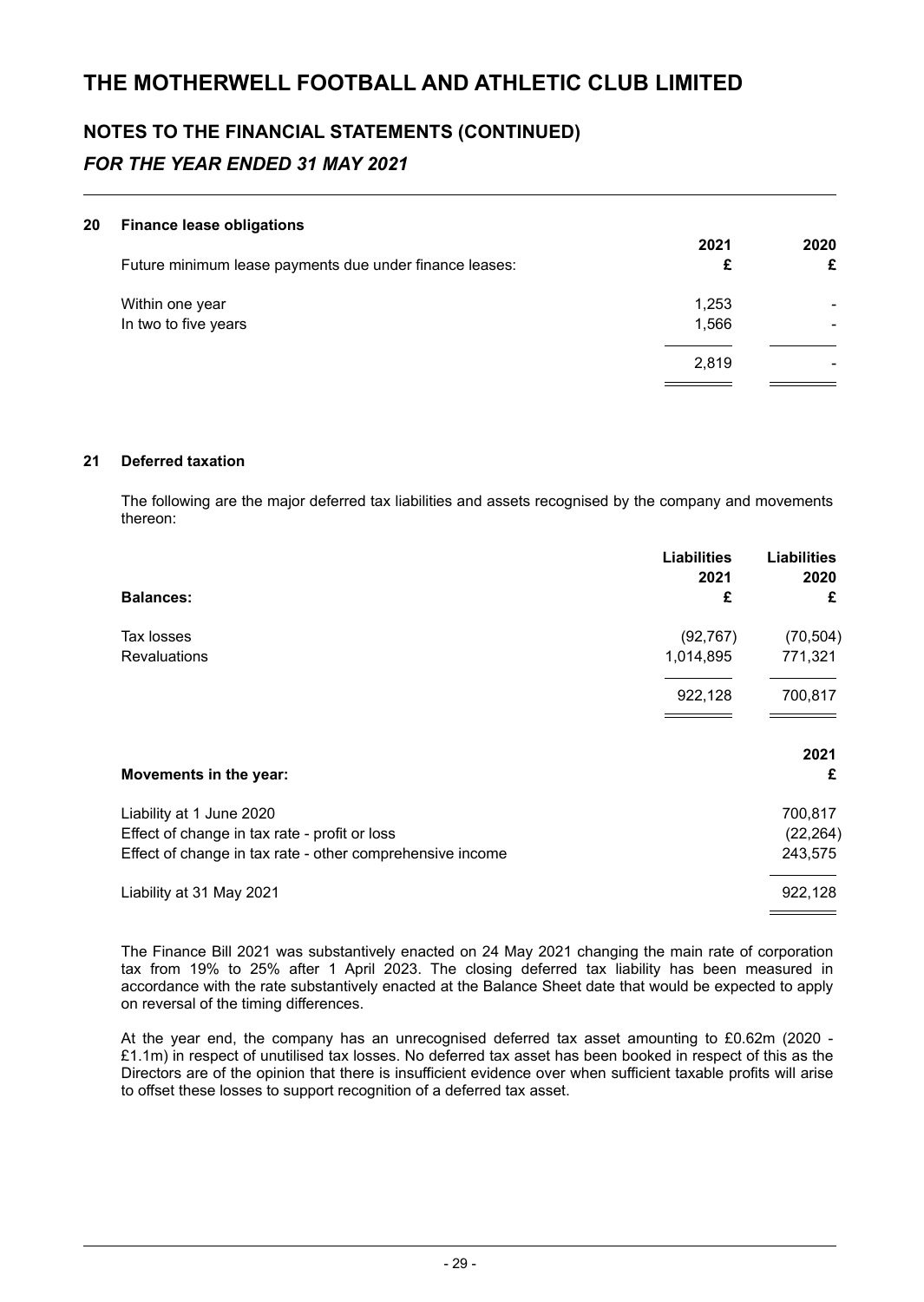#### **22 Deferred income**

|                       | 2021<br>£ | 2020<br>£ |
|-----------------------|-----------|-----------|
| Arising from grants   | 63,388    | 82,232    |
| Other deferred income | 711,490   | 356,567   |
|                       | 774,878   | 438,799   |
|                       |           |           |

Deferred grants are secured by floating charge over the assets of the company and are being amortised evenly over their clawback period and the amortisation period of the assets to which the grants relate.

#### **23 Retirement benefit schemes**

| Defined contribution schemes                                        | 2021   | 2020   |
|---------------------------------------------------------------------|--------|--------|
| Charge to profit or loss in respect of defined contribution schemes | 48.923 | 44.825 |

The company operates a defined contribution pension scheme for all qualifying employees. The assets of the scheme are held separately from those of the company in an independently administered fund.

#### **24 Share capital**

|                               | 2021    | 2020    |
|-------------------------------|---------|---------|
|                               | £       | £       |
| <b>Ordinary share capital</b> |         |         |
| Issued and fully paid         |         |         |
| 298,743 Ordinary of £1 each   | 298,743 | 298,743 |
| 2,088 Deferred of £1 each     | 2,088   | 2,088   |
|                               | 300,831 | 300,831 |
|                               |         |         |

All ordinary shares have full rights with regards to voting, participation and dividends. The deferred shares have no voting rights attached.

#### **25 Share premium account**

|                                      | 2021                                         | 2020<br>£                           |
|--------------------------------------|----------------------------------------------|-------------------------------------|
| At the beginning and end of the year | 374.398<br>the control of the control of the | 374,398<br><u>a shekara ta 1999</u> |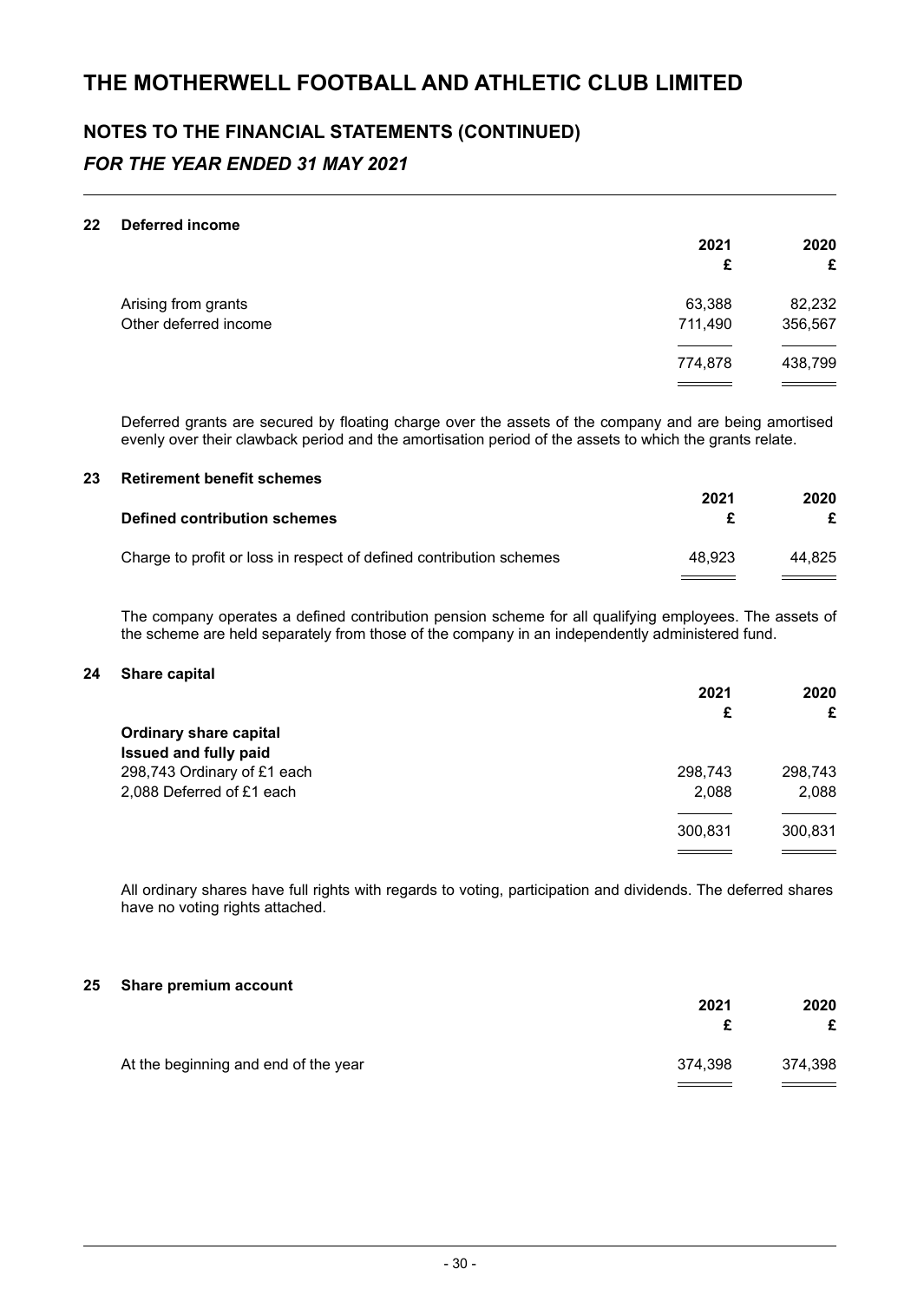#### **26 Revaluation reserve**

|    |                                                                 | 2021<br>£  | 2020<br>£ |
|----|-----------------------------------------------------------------|------------|-----------|
|    | At beginning of year                                            | 3,013,205  | 3,163,161 |
|    | Adjustment to deferred tax rate - property, plant and equipment | (243, 575) | (81, 192) |
|    | Transfer to retained earnings                                   | (66, 960)  | (68, 764) |
|    | At end of year                                                  | 2,702,670  | 3,013,205 |
| 27 | <b>Retained earnings</b>                                        |            |           |
|    |                                                                 | 2021       | 2020      |
|    |                                                                 | £          | £         |
|    | At the beginning of the year                                    | 721,054    | 253,747   |
|    | Profit for the year                                             | 3,575,615  | 346,590   |
|    | Transfer from revaluation reserve                               | 66,960     | 68,764    |
|    | Transfer from other reserves                                    |            | 51,953    |
|    | At the end of the year                                          | 4,363,629  | 721,054   |
|    |                                                                 |            |           |

#### **28 Financial commitments, guarantees and contingent liabilities**

Under the terms of certain contracts with other football clubs in respect of the transfer of player registrations, additional amounts are receivable or payable if specific future conditions are met (for example first team appearances).

At the year end contingent amounts which could become receivable under such contracts amounted to £255,700 (2020 - £55,000). Contingent amounts that could become payable under such contracts total £30,000 (2020 - £nil).

#### **29 Operating lease commitments**

At the reporting end date the company had outstanding commitments for future minimum lease payments under non-cancellable operating leases, which fall due as follows:

|                            | 2021    | 2020<br>£ |
|----------------------------|---------|-----------|
| Within one year            | 100,423 | 83,496    |
| Between two and five years | 175,445 | 143,926   |
|                            | 275,868 | 227,422   |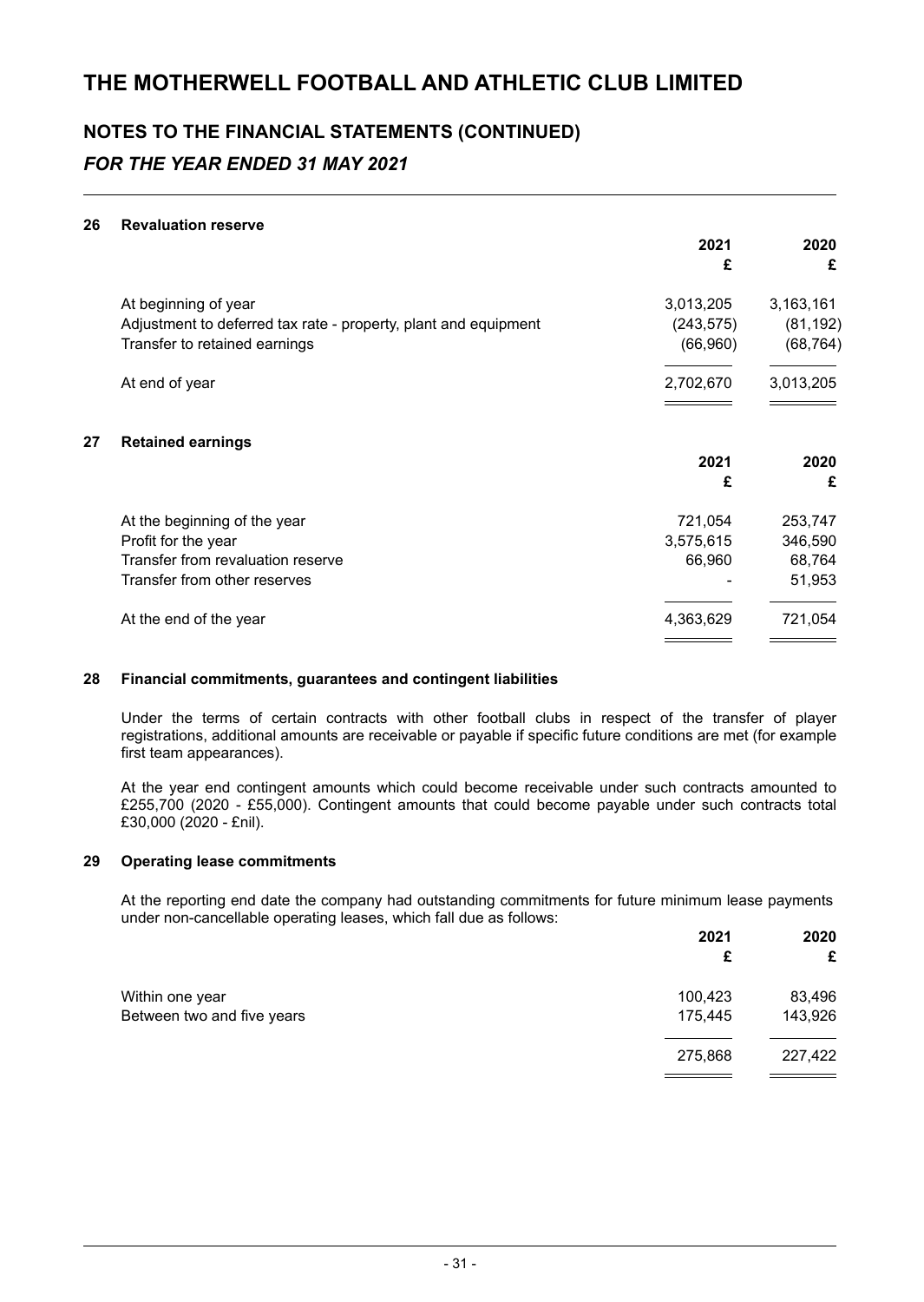# **NOTES TO THE FINANCIAL STATEMENTS (CONTINUED)**

### *FOR THE YEAR ENDED 31 MAY 2021*

#### **30 Events after the reporting date**

The following events have occurred subsequent to the year end:

• The Club contracted for the purchase of player registrations and received fees in respect of the sale of player registrations including amounts that were contingent on future events. The net amount of the above excluding direct costs amounted to a gain of £443,000.

#### **31 Related party transactions**

Key management personnel are considered to be the Directors of the company. Details with regards to remuneration can be found in note 7 to these financial statements.

#### **Transactions with related parties**

During the year the company entered into the following significant transactions with related parties:

|                               | <b>Loans received</b> |         | Loans re-paid |            |
|-------------------------------|-----------------------|---------|---------------|------------|
|                               | 2021                  | 2020    | 2021          | 2020       |
|                               | £                     | £       | £             | £          |
| The Well Society              | ٠                     | 140,000 | -             |            |
| Other investors and directors | ۰                     | 80,000  |               | (80,000)   |
| Mr J Boyle                    |                       | ۰       | ۰             | (69, 863)  |
| Mr L Hutchison                |                       |         |               | (493, 674) |
|                               |                       | 220,000 |               | (643, 537) |
|                               |                       |         |               |            |

The following amounts were outstanding at the reporting end date:

| Amounts owed to related parties | 2021    | 2020<br>£ |
|---------------------------------|---------|-----------|
| The Well Society                | 868,000 | 869,461   |
|                                 | 868,000 | 869,461   |

All loans payable to Mr L Hutchison and Mr J Boyle were settled in full during the prior financial year.

The interest free loan received from The Well Society is used for general working capital purposes and is repayable on demand.

Further to the above, the Club was due £50,817 (2020 - £67,650) at the year end by the Motherwell Football Club Community Trust in respect of costs paid by the Club on its behalf.

#### **32 Ultimate controlling party**

At the year end, The Well Society are the ultimate controlling party by virtue of their majority shareholding.